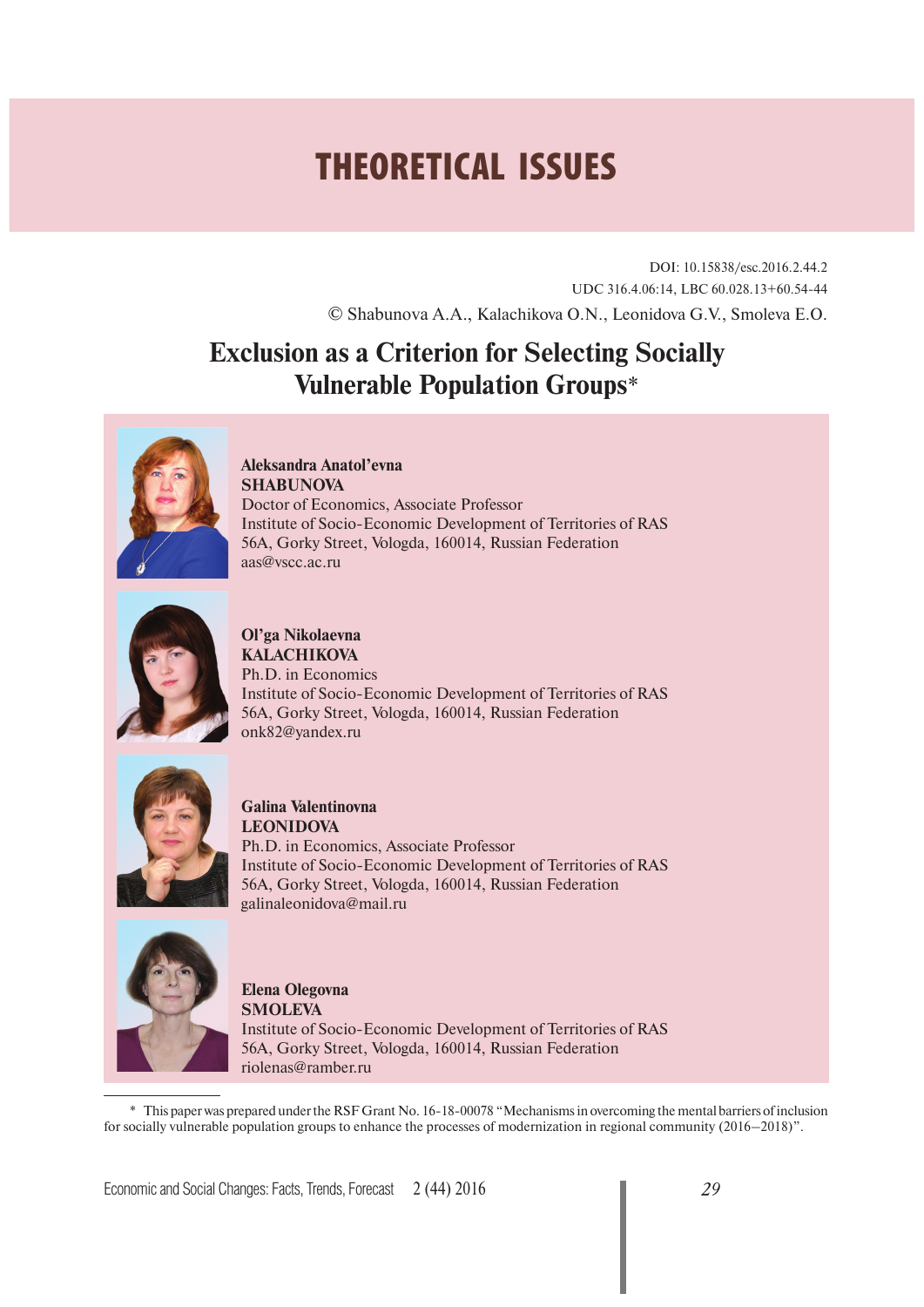**Abstract.** The article considers theoretical aspects of a scientific research "The Mechanisms for Overcoming Mental Barriers of Inclusion of Socially Vulnerable Categories of the Population for the Purpose of Intensifying Modernization in the Regional Community" (RSF grant No. 16-18-00078). The authors analyze the essence of the category of "socially vulnerable groups" from the legal, economic and sociological perspectives. The paper shows that the economic approach that uses the criterion "the level of income and accumulated assets" when defining vulnerable population groups prevails in public administration practice. The legal field of the category based on the economic approach is defined by the concept of "the poor and socially unprotected categories of citizens". With the help of the analysis of theoretical and methodological aspects of this issue, the authors show that these criteria are a necessary but not sufficient condition for classifying the population as being socially vulnerable. Foreign literature associates the phenomenon of vulnerability with the concept of risks, with the possibility of households responding to them and with the likelihood of losing the well-being (poverty theory; research areas related to the means of subsistence, etc.). The asset-based approaches relate vulnerability to the poverty that arises due to lack of access to tangible and intangible assets. Sociological theories presented by the concept of social exclusion pay much attention to the breakdown of social ties as a source of vulnerability. The essence of social exclusion consists in the inability of people to participate in important aspects of social life (in politics, labor markets, education and healthcare, cultural life, etc.) though they have all the rights to do so. The difference between the concepts of exclusion and poverty is manifested in the displacement of emphasis from income inequality to limited access to rights. Social exclusion is characterized by the situation and state of exception that is linked to social status and self-perception of human rights and expressed through the senses of inferiority, anger, fear, despair, depression, shame. The status of social exclusion has many criteria: poverty, limited opportunities for employment and education, lack of access to social and community networks and activities, inability to plan one's own life. The explanatory concept of social exclusion is based on the construction of the attitude toward socially vulnerable layers as the devalued social status. The barrier of social inclusion consists in the formation of a negative image of a representative of this category of the population in the eyes of more secure population groups; and the reason for this phenomenon lies in individual characteristics of an individual: lack of purpose, apathy, laziness, low motivation to labor and training, and bad habits. The prevailing social stereotype contributes to the stratification of entire families, including children, who are in advance deprived of the most important economic, political and cultural resources of society, and have no opportunities for the upward mobility. If no measures are taken to overcome social exclusion, it can lead to the fact that part of the population will fall out of social development and slip into a state of stagnation and complete social dependence. The concept of social inclusion shifts the priorities of state social policy from the allocation of social transfers to actively changing the mindset in society.

**Key words:** social exclusion, socially vulnerable groups, the poor, poverty concept, social inclusion.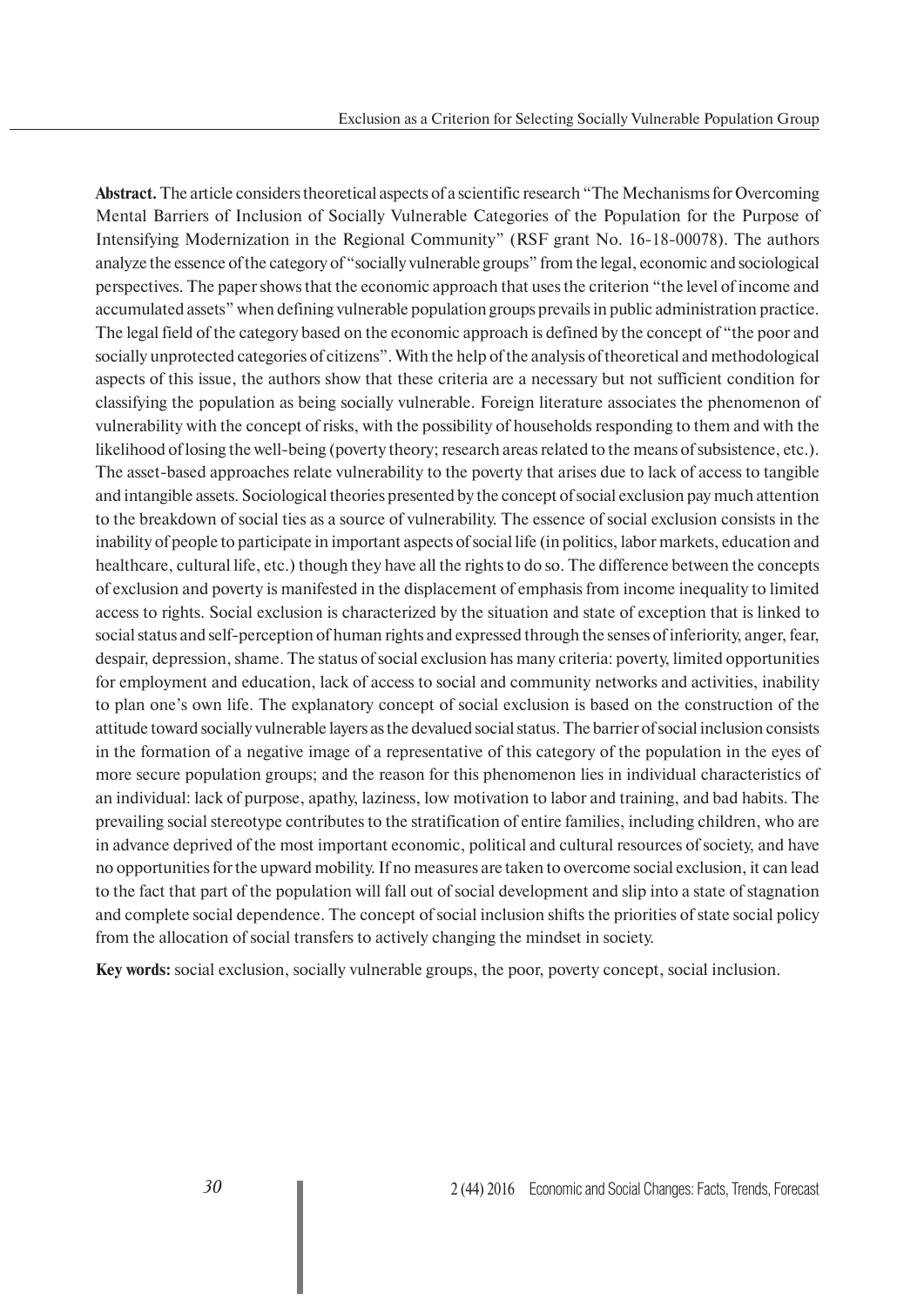#### **Relevance of the study**

Leading Russian scientists have repeatedly stresses the non-economic factors (especially those that lie in the sphere of public consciousness) in economic development of any country. These factors play a "significant and increasingly important role among the factors that determine the content and vector of the changes happening in our world and country"<sup>1</sup>.

Nowadays, the Russian society is once again involved in the cycle of fundamental changes that determine the vector of its modernization and further development in the coming decades. We are talking about the formation of national identity, preservation of national sovereignty, enhancement of the role of society in public administration, overcoming of the crisis of confidence in state and non-governmental institutions, rejection of the pro-Western ideology of the "consumer society" and return to the native Russian roots of development based on spiritual and moral values<sup>2</sup>. In this connection, there emerges an acute issue concerning the modernization of society, search for ways to intensify modernization processes, which are constrained by both economic and

social factors<sup>3</sup>. Scientific research pays more attention to the former. At the same time, mental barriers, behavior stereotypes (noneconomic "agents"), along with economic factors, not only influence the reduction in labor supply, but also impede the full and effective implementation of labor potential, increase the load on the economically active part of the population, increase social tensions and create a society of unequal opportunities. Exclusion of socially vulnerable population groups also hinders modernization processes and limits the use of their resource potential. The present paper consider theoretical and methodological foundations of exclusion, the phenomenon that in these conditions becomes one of the cornerstones of the study.

#### **Basic definitions**

It should be noted that the conceptual framework of the study includes a number of definitions that require theoretical and methodological substantiation. The first one is mentality, because this concept and the framework of its empirical study are developed insufficiently4 . Second, it is the category of socially vulnerable population that, as an object of social policy, requires special attention on the part of the government. But which groups of the Russian society can be

<sup>1</sup> Osipov G.V. Ne upustit' predstavivshiisya shans! [Do Not Miss This Chance!]. *Sotsiologiya i ekonomika sovremennoi sotsial'noi real'nosti. Sotsial'naya i sotsial'nopoliticheskaya situatsiya v Rossii v 2013 godu* [Sociology and Economics of Contemporary Social Reality. Social and Socio-Political Situation in Russia in 2013]. Moscow: ISPI RAN, 2013. P. 17.

<sup>2</sup> Morev M.V., Korolenko A.V. Subjective Factor in Social Development as a Key Resource for the Consolidation of the Russian Society. *Economic and Social Changes: Facts, Trends, Forecast*, 2014, no. 5. DOI: 10.15838/esc/2014.5.35.6.

<sup>3</sup> Ilyin, V.A., Shabunova A.A. O nekotorykh tendentsiyakh v ekonomicheskom razvitii Rossii i regiona [About Some Trends in Economic Development of Russia and the Region]. *Sotsis* [Sociological Studies], 2015, no. 8, pp. 34-41.

<sup>4</sup> Firsov B. Mental'nye miry sovremennogo rossiiskogo naseleniya (stat'ya tret'ya) [Mental Worlds of the Contemporary Russian Population (Article Number Three)]. *Teleskop: zhurnal sotsiologicheskikh i marketingovykh issledovanii* [Telescope: A Journal of Sociological and Marketing Research], 2007, no. 6, pp. 14-27.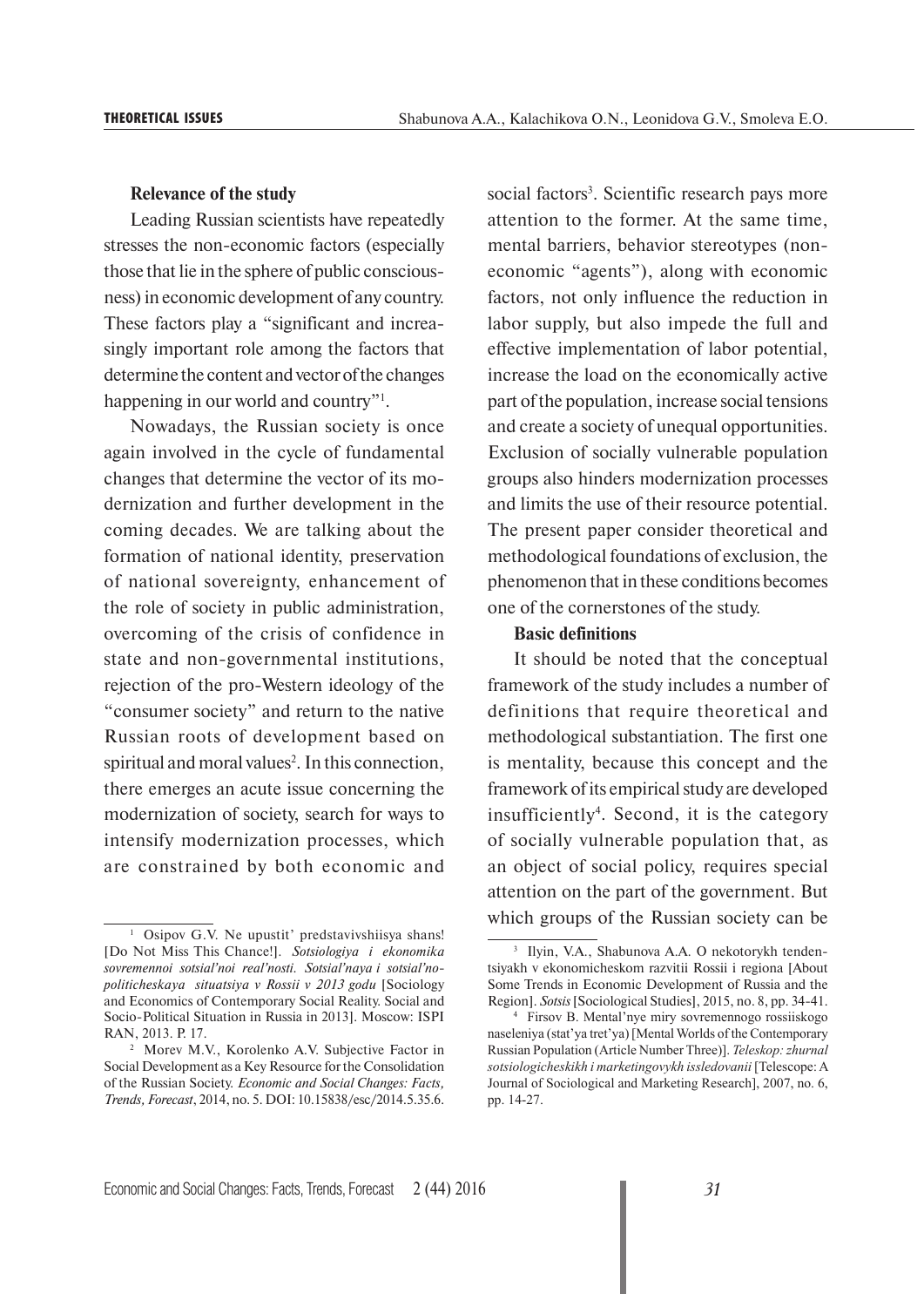referred to this category and in accordance with what criteria? Modern Russian society has substantial differences in the provision of various population groups with economic, social, administrative, cultural and other types of resources. The socio-economic reforms of the 1990s and the permanent waves of economic, financial and political crises of the 21st century led to a profound differentiation in the Russian society and sharp polarization of people's incomes. Part of the Russians lost these resources, and more and more groups of the Russian society were pushed out to the periphery of social space. Transformation of the social structure of regional community<sup>5</sup> that is happening today in Russia is due to the existence of a hierarchy of life opportunities (privileges and deprivations) in the distribution of access to desired benefits and values such as wealth, power, prestige and knowledge<sup>6</sup>. Socially vulnerable categories of population found themselves in isolation from the good things in life.

The concept of "socially vulnerable groups" is used in the legal and economic sphere, and in the practice of charitable organizations. Theoretical studies of social vulnerability were actively carried out abroad in the second half of the 20th century. A new surge of interest to this issue in the West was caused by a World Bank study of social risks initiated in the 1990s<sup>7</sup>. In Russia, the requirements of changing social practice also stimulated the research on vulnerability and social assistance in the early 2000s.

#### **The concept of social vulnerability**

In Western scientific literature, socially vulnerable groups are defined in accordance with the concept that treats vulnerability as a reaction to risks, which include social risks. The main components of risk are: a) risk events themselves; b) risk management; c) the result in terms of loss of welfare. A key role belongs to the indicators of magnitude, timing and history of risks and risk response. A household may be able to mitigate a risk or set of risks or cope with them in the current period, but this process can result in a limited ability to manage risks in subsequent periods, the ability characterized by resource constraints<sup>8</sup>. The basic principles of the concept are: prospect (vulnerability is defined as the probability of

<sup>&</sup>lt;sup>5</sup> We understand regional community as a community of people who are united by temporal and spatial conditions of life, interact with each other in the framework of social institutions, groups and organizations in the interests of the region and influence the formation of social relations in it. Find more information on regional community in: Khomukha V.I. *Institutsional'nye determinanty transformatsii sotsial'noi struk-tury regional'nogo soobshchestva: dis. … kand. sotsiol. nauk* [Institutional Determinants of Transformation of the Social Structure of Regional Community: Ph.D. in Sociology Dissertation]. Stavropol, 2006. 157 p.; Motalov Yu.G. *Regional'noe soobshchestvo i etnicheskie migranty: sotsial'nofilosofskii analiz sootnosheniya potrebnostei: avtoref. dis . … kand. filosof. n.* [Regional Community and Ethnic Migrants: A Socio-Philosophical Analysis of the Correlation of the Needs: Ph.D. in Philosophy Dissertation Abstract]. Moscow, 2013. 23 p.

<sup>&</sup>lt;sup>6</sup> Sztompka P. Ponyatie sotsial'noi struktury: popytka obobshcheniya [The Concept of Social Structure: An Attempt to Generalize]. *Sotsiologicheskie issledovaniya* [Sociological Studies], 2001, no. 9, p. 6.

<sup>7</sup> Abrahamson P. Sotsial'naya eksklyuziya i bednost' [Social Exclusion and Poverty]. *Obshchestvennye nauki i sovremennost'* [Social Sciences and Modernity], 2001, no. 2.

<sup>8</sup> Holzmann R. Jorgensen S. *Social Protection as Social Risk Management: Conceptual Underpinnings for Social Protection Sector Strategy Paper. Social Protection Discussion Paper No. 9904.* The World Bank, Washington, D.C. 1999; Siegel P., Alwang J. *An Asset-Based Approach to Social Risk Management: A Conceptual Framework. Social Protection Discussion Paper No. 9926.* The World Bank, Washington, D.C. 1999.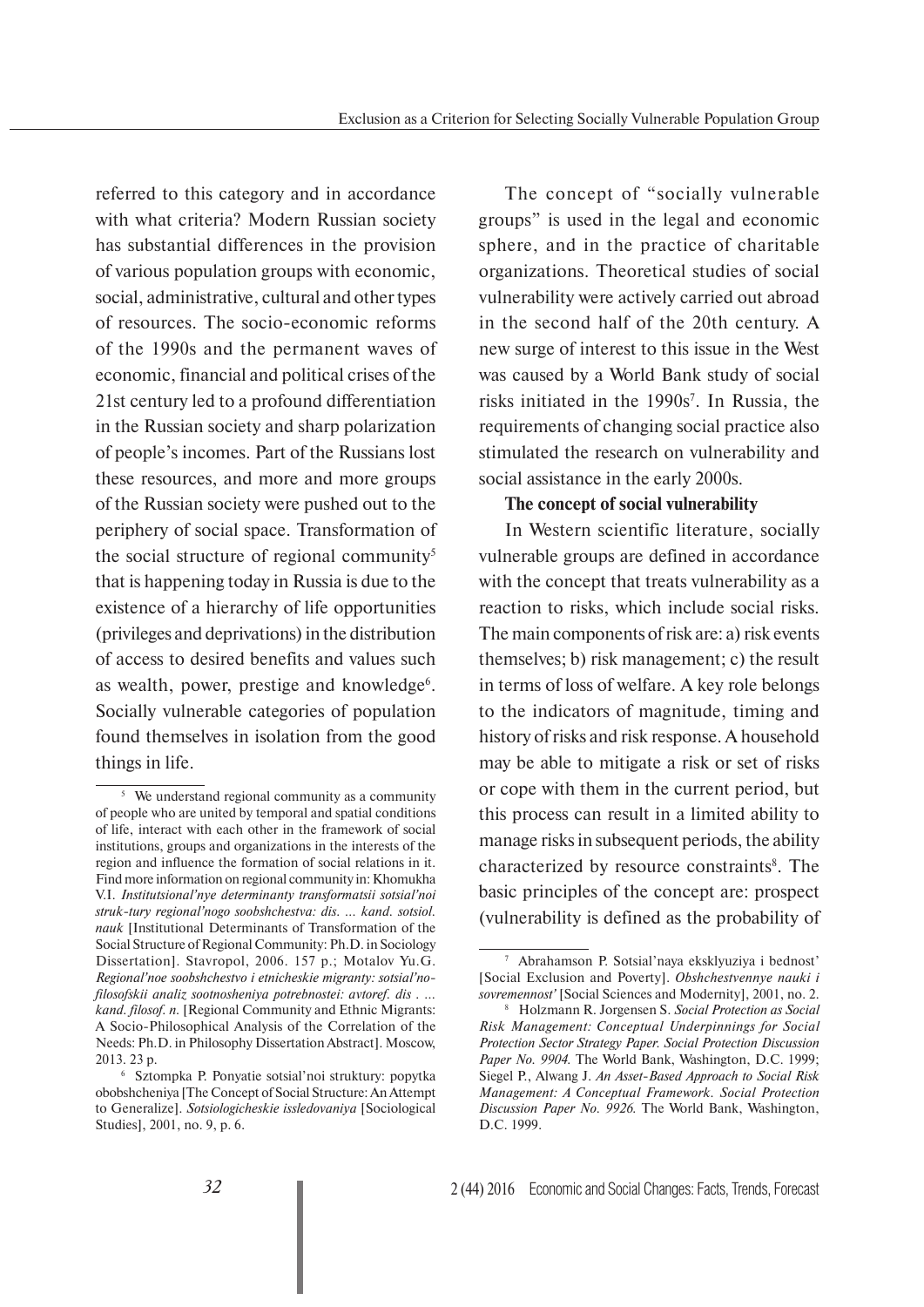experiencing a loss in the future); temporal dependence; relation to households in general; dependence of the degree of vulnerability on risk characteristics and on the ability of households to respond to risks; limited access to assets and limited ability to respond to a risk. The vulnerability of individuals within the household and its dynamics are crucial for understanding household vulnerability. Social actions can reduce risk or exposure to risk, this is why the main interest of social policy lies in the outcome of the process of households' responding to risks in terms of the loss of welfare.

#### **Economic approach: the concept of poverty**

Economic theories represent vulnerability within the concept of poverty as a result of responding to potential threats. Vulnerable households, according to economists, are those that have entered or can go into a state of poverty or destitution due to the cumulative process of risk and response measures. The main and most convenient tools for measuring vulnerability are the monetary indicators, especially when assessing the vulnerability as related to consumption deficiency. *The monetary approach* uses the indicators of per capita incomes and the subsistence level as instruments to measure vulnerability (the concepts of absolute poverty by C. Booth, L. Gordon, N. Rimashevskaya), and the median level of economic welfare (P. Townsend's concept of relative poverty ). The findings of the research on poverty and vulnerability of the population in the Russian Federation conducted by a team supervised

by L. Ovcharova consider that the household is poor if it has incomes below the subsistence level, and other forms of restricting access to resources are proposed to be considered as manifestations of vulnerability<sup>9</sup>.

The *non-monetary approach* to assessing poverty as a criterion of population vulnerability takes into account the indices of opportunities and deprivations that determine the mismatch between the level of consumption of individual households and the standard accepted in society, and the lack of access to a specific set of benefits.

However, economic concepts have been criticized precisely because of the underlying idea that all losses can be measured in monetary terms. The theoreticalmethodological problem of the concept of poverty is that it studies only one of the many aspects of vulnerability – the vulnerability that is expressed in the variability of incomes $10$ . Researchers believe that the measurements of only income or consumption of households limit the analysis of the state of vulnerability (A. Coudouel, J. Hentschel): "Vulnerability is a broad concept that encompasses not only income vulnerability but also risks such as those associated with health, ... and result from violence or social exclusion ..."11

<sup>9</sup> *Dokhody i sotsial'nye uslugi: neravenstvo, uyazvimost', bednost': kollektivnaya monografiya* [Income and Social Services: Inequality, Vulnerability, Poverty: A Collective Monograph]. Supervised by L.N. Ovcharova; Nezavisimyi institut sotsial'noi politiki. Moscow: GU-VShE, 2005.

<sup>10</sup> Coudouel A., Hentschel J. *Poverty Data and Measurement. Preliminary Draft for a Sourcebook on Poverty Reduction Strategies.* The World Bank, Washington, D.C. 2000. April. Р. 34.

 $11$  Ibid.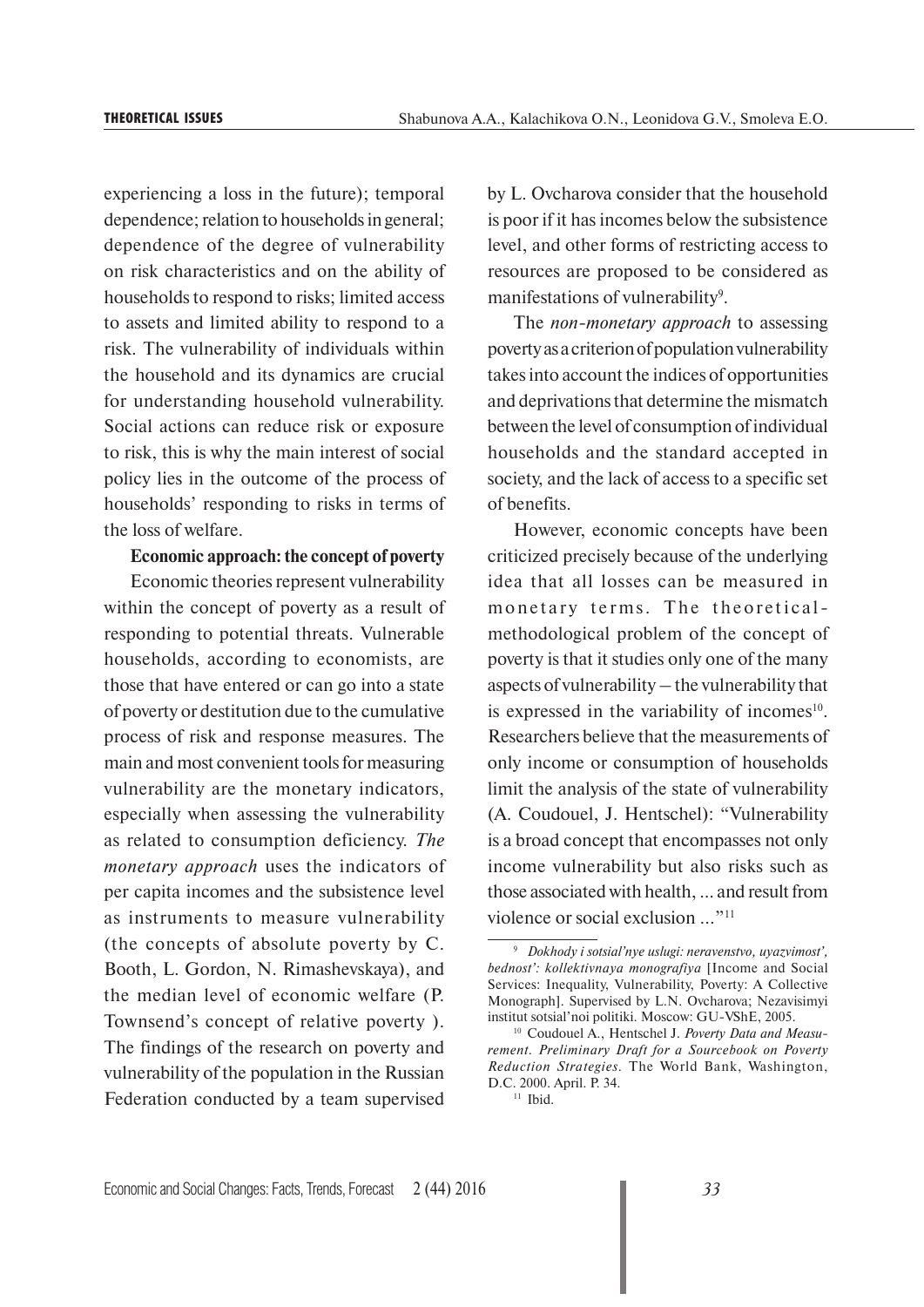Theoretical and methodological issues in the study of vulnerability should include the necessity to consider the dynamics of the process and complexity of comparison of different types of vulnerability between each other due to the lack of comparability of individual categories of social risks. For example, what economic criterion should be chosen when comparing vulnerability to disease, social unrest or lack of education? Russian researchers refer the emergence of vulnerability to uncontrollable openness of the Russian society that generates specific risks associated with social fears and anxieties about instability and uncertainty in life, and external apprehensions<sup>12</sup>. Local wars, ethnic conflicts, terrorism, wherever they occur, pose a threat for almost every Russian. In addition, the production of new marginalized groups increases – they consist not of temporarily unemployed people, but of the people who cannot adapt to the cultural innovations of an open society. At that, new social risk groups inevitably emerge.

"A minimum level of the quality of life in different areas" and the definition of vulnerability as the probability of falling below this level are considered as output. For instance, the work of Lant Pritchett and colleagues define vulnerability as the risk that a household will move into a state of poverty at least once over

the next few years $13$ . Vulnerability, therefore, is defined as the probability of falling below the poverty threshold for a certain period of time. In this case, households have a greater or lesser degree of vulnerability. Judging by the amount of the time that a household spends below the poverty line, researchers define the structural (associated with chronic poverty) and temporal vulnerability  $(A.Coudouel<sup>14</sup>,$ M. Ravallion)<sup>15</sup>. The disadvantage of these ideas lies in the necessity to measure the probability associated with future conditions to compute current vulnerability, which complicates management decision-making.

#### **Economic approach: resource concepts**

*The asset-based approach* links vulnerability to the state of poverty that is considered to be a consequence of insufficient access to tangible and intangible assets. Tangible assets include land, labor, capital, savings (i.e. natural, human, physical and financial assets). Intangible assets include social, institutional and political relations, social infrastructure, and location<sup>16</sup>. This concept is based on the ability of households to manage risks by

<sup>12</sup> *Rossiya na novom perelome: strakhi i trevogi* [Russia at a New Turning Point: Fears and Anxiety]. Ed.by M.K. Gorshkov, R. Krumm, V.V. Petukhov. Moscow: Al'fa-M, 2009.

<sup>13</sup> Pritchitt L., Suryahadi A., Sumarto S. *Quantifying Vulnerability to Poverty: A Proposed Measure, Applied to Indonesia. Policy Research Working Paper #2437.* The World Bank, Washington, D.C. 2000.

<sup>14</sup> Coudouel A., Ezemenari K., Grosh M., Sherburne-Benz L. *Preliminary Draft for A Sourcebook on Poverty Reduction Strategies*. The World Bank, Washington, D.C. 2000. April.

<sup>&</sup>lt;sup>15</sup> Ravallion M. Expected Poverty Under Risk-Induced Welfare Variability. *Economic Journal*, 1998, March, pp. 1173-

<sup>&</sup>lt;sup>16</sup> Siegel P., Alwang J. *An Asset-Based Approach to Social Risk Management: A Conceptual Framework. Social Protection Discussion Paper No. 9926.* The World Bank, Washington, D.C. 1999. Pp. 10-12.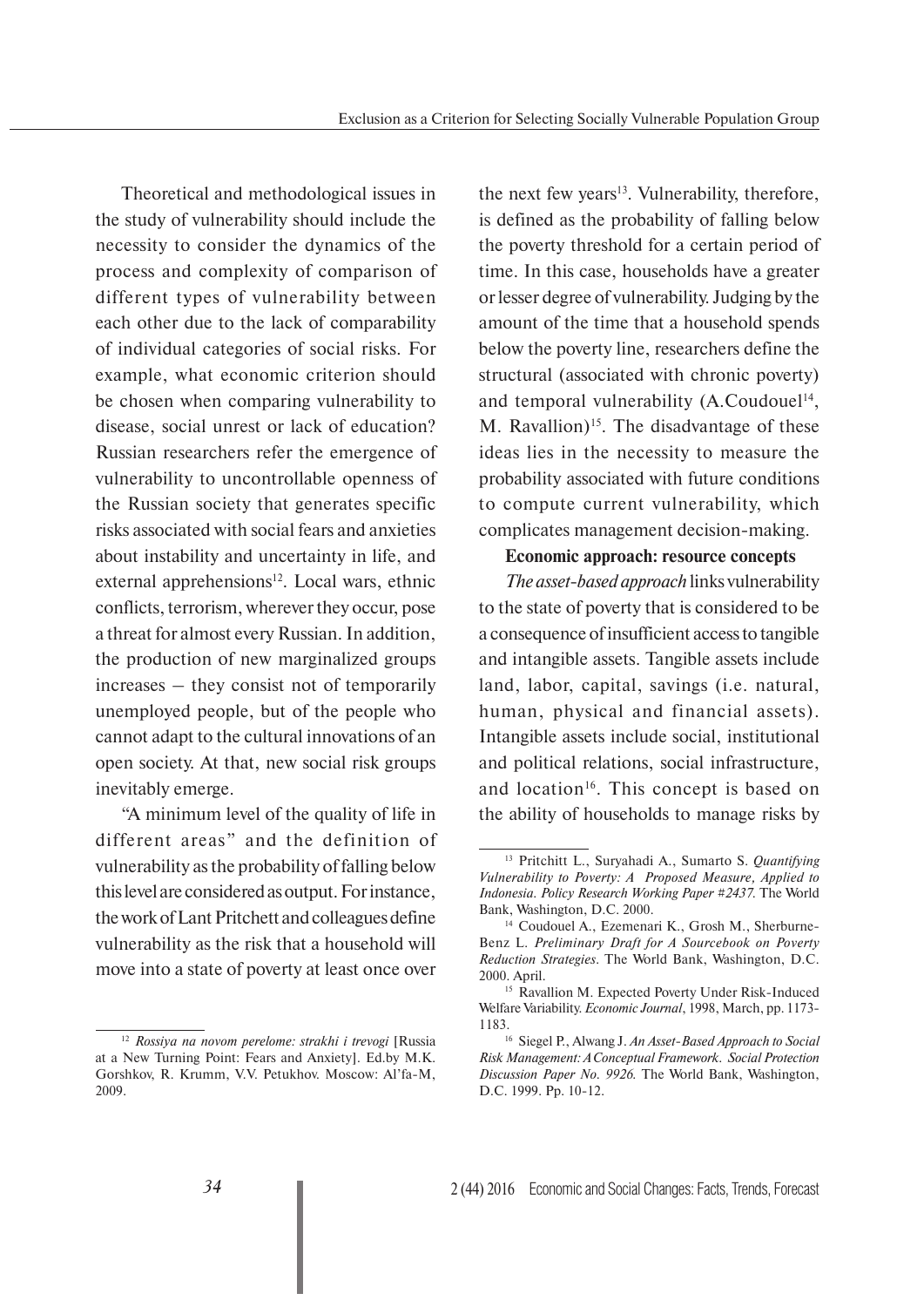expanding the responses to risks: "Vulnerability of the population also depends on its assets... Cashing in these assets during the crisis helps people survive. The differences in the types and amounts of such assets owned by different households and individuals partly explain the differences in their vulnerability"<sup>17</sup>.

The *livelihoods literature* points out that vulnerability has two sides: an external side of risks, shocks and stress, and the inner side manifesting in helplessness, lack of means to mitigate the blows, or the inability to do without losses<sup>18</sup>. Proponents of this concept distinguish between the "structural" vulnerability and "proximate" vulnerability<sup>19</sup>. Structural vulnerability is manifested in the families that due to their composition are more prone to risk and stress (for example, households with disabled members): they face high risks in the infrastructure, while having minimal opportunities for responding. The state of proximate vulnerability may vary from year to year, because vulnerability is not a steady condition but an evolving process $2^0$ .

#### **Economic and legal approach**

Despite the above drawbacks, it is the monetary approach, due to its clearly defined criteria and availability of statistical

information, gets enshrined in the Russian legislation. In determining the socially vulnerable segments of the population, Russian laws use rather broad definitions – "the poor and socially unprotected categories of citizens", as, for example, in the Tax Code of the Russian Federation (Item 8 of Article 217, Item 14 of Article 251 of the RF Tax Code)<sup>21</sup>. However, the federal and regional legislation specifies only the term "poor citizens" on the criterion of per capita family income (income of the citizen who lives alone)<sup>22</sup>. A family obtains the status of needy if its amount of per capita income is lower than the subsistence level. In this case, the individual (family) receives the right to obtain targeted social assistance from the state. Thus, in accordance with Federal Law No. 512 dated August 20, 2003, the needy families (low-income citizens who live alone) include individuals in a state of neediness, regardless of demographic characteristics, social status, employment, and health status<sup>23</sup>. Some socially unprotected

<sup>17</sup> Eade D., Williams S. *The OXFAM Handbook of Development and Relief.* Oxford: Oxfam Publications, 1995. Р. 931.

<sup>18</sup> Chambers R. Editorial Introduction: Vulnerability, Coping, and Policy. *IDS Bulletin*, 1989, vol. 20, no. 2, pp 1-7.

<sup>19</sup> Davis A.P. Targeting the Vulnerable in Emergency Situations: Who is Vulnerable? *Lancet*, 1996, no. 348 (9031), pp. 868-871.

<sup>20</sup> Davies S. *Adaptable Livelihoods. Coping with Food Insecurity in the Malian Sahel.* New York: St. Martin's Press, 1996. P. 24

<sup>21</sup> Nalogovyi kodeks Rossiiskoi Federatsii (chast' vtoraya) ot 05.08.2000 N 117-FZ (red. ot 15.02.2016) [Tax Code of the Russian Federation (Part 2) of August 05, 2000 No. 117-FZ]. *Konsul'tantPlyus* [ConsultantPlus Legal Reference System]. 22 Article 5 of Federal Law 512 dated August 20, 2003

<sup>&</sup>quot;On the Procedure of Accounting the Income and Calculating the Average Per Capita Family Income and Income of Citizens who Live Alone for the Purpose of Recognizing Them Poor and Grant Them State Social Assistance". The list of types of income used in the calculation of per capita family income and income of citizens living alone for the purpose of providing them with state social assistance is approved by the Decree of the Government of the Russian Federation of August 20, 2003 No. 512 (as amended by the Decree of the Government of the Russian Federation of December 30, 2005 No. 847).

<sup>23</sup> Kozhevnikov D.E. *Gosudarstvennaya sotsial'naya pomoshch' maloimushchim grazhdanam: pravovye voprosy: avtoref. dis. ... kand. yurid. nauk.* 12.00.05 [State Social Assistance to Needy Citizens: Legal Issues: Ph.D. in Law Dissertation Abstract]. Yekaterinburg, 2010. Pp. 13-14.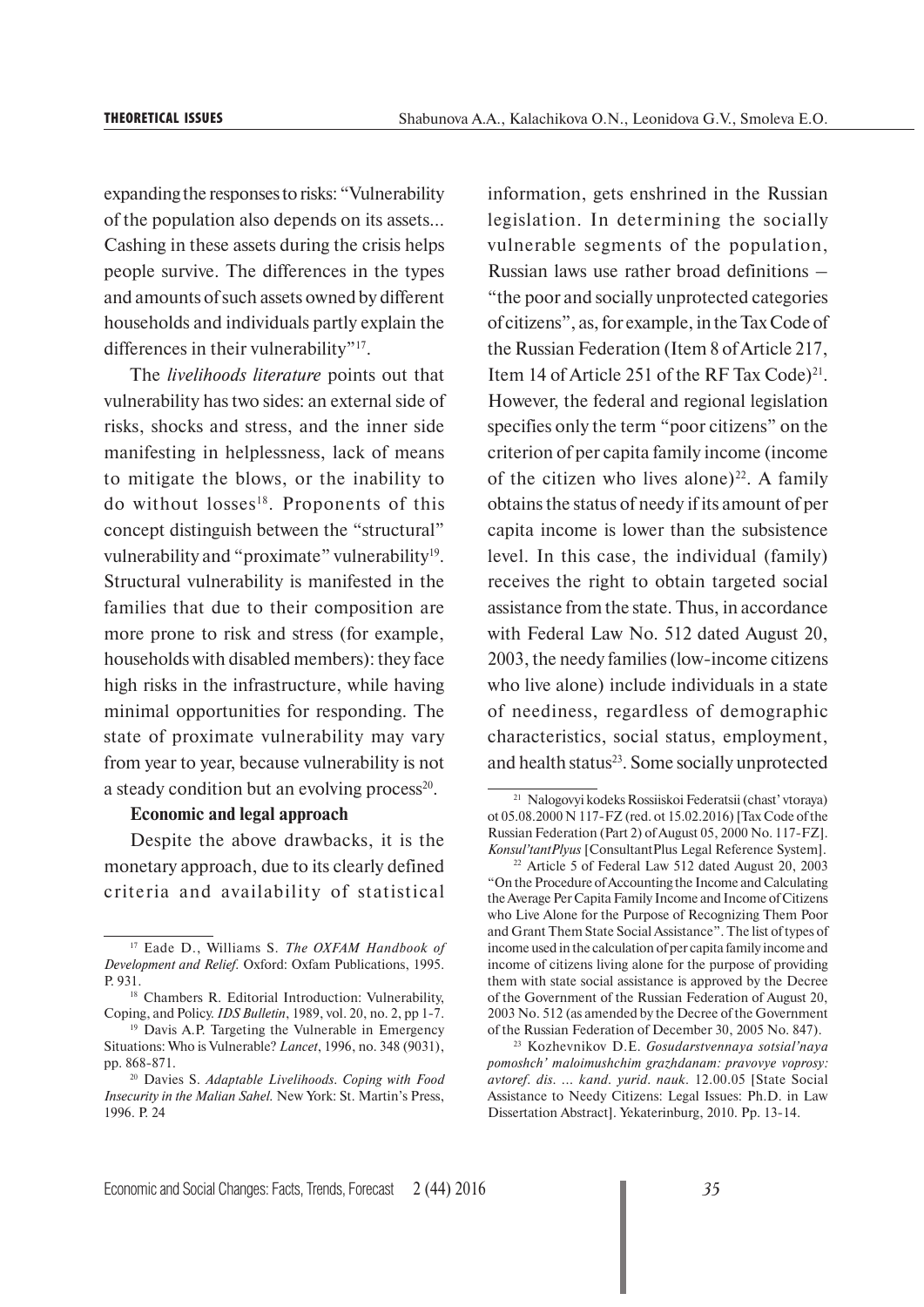categories of citizens (minors in difficult life situations, disabled people and participants of the Great Patriotic War, combat veterans, blockade survivors, orphans, the disabled, etc.) are specified in other federal laws<sup>24</sup>.

When implementing the economic and legal approach in practice, public authorities face many contradictions. Is the lack of income source a necessary and sufficient basis for defining people as socially vulnerable segments of the population, given the fact that the level of per capita income is not considered a reliable criterion of poverty. The standard of living is determined not only by current income, but by overall wealth. According to the viewpoint of M.I. Mallaeva and Kh.M. Khadzhalov, the standard of living is demonstrate much better by indicators such as the "volume and structure of consumption"25.

#### **Sociological approach**

Representatives of the sociological approach believe that indicators such as income or consumption are not able to describe adequately the state of vulnerability. Sociologists often discuss the vulnerability of social groups in terms of their sociodemographic characteristics or social status<sup>26</sup>, i.e. they identify the groups that can be generally described as vulnerable (such as the elderly, people with disabilities, children in difficult life situations, families with single mothers, large families).

Social anthropologist Caroline Moser defines vulnerability as "insecurity of the wellbeing of individuals, families or communities in a changing environment"27. She notes that the concept of vulnerability reflects more fully the processes of change, and the vulnerability analysis includes both the threat and the tolerance for risk – the ability to use all the opportunities to counter the threat and recover from negative shocks.

Sociologists propose to expand the definition of assets and, in addition to the physical and financial areas, they propose to include social capital and family relationships $28$ . Several authors draw attention to the fact that individual vulnerability cannot be separated from the concept of "social vulnerability"29, because the presence of relationships between individuals forms the collective nature of vulnerability.

 $24$  Federal Law of August 02, 1995 No. 122-FZ (as Amended on November 21, 2011) "On social Services provided to the Elderly and Disabled"; Federal Law of January 12, 1995 (as Amended on October 16, 2012) No. 5-FZ "On Veterans"; Federal Law of December 21, 1996 No. 159-FZ (as Amended on February 29, 2012) "On Additional Guarantees on Social Support of Orphaned Children and Children Left without Support of Their Parents; Federal Law of June 24, 1999 No. 120-FZ (as Amended on December 03, 2011) "On the Fundamentals of the System for Preventing Child Neglect and Juvenile Delinquency".

<sup>25</sup> Mallaeva M.I., Khadzhalov Kh.M. Metodicheskie podkhody k opredeleniyu ob"ektov sotsial'noi zashchity naseleniya [Methodological Approaches to the Definition of Objects of Social Protection]. *Vestnik Dagestanskogo gosudarstvennogo universiteta* [Dagestan State University Bulletin], 2011, no. 5, p. 22.

<sup>26</sup> Loughhead S., Mittai O. *Urban Poverty and Vulnerability in India: A Social Perspective. Paper Presented at the Urban Forum: Urban Poverty Reduction in the 21st Century, April 3–5, 2000*. Chantilly, Virginia, 2000.

<sup>27</sup> Moser C. The Asset Vulnerability Framework: Reassessing Urban Poverty Reduction Strategies. *World Development,* 1998, vol. 26, no. 1, p. 2.

<sup>28</sup> Putnam R.D. *Making Democracy Work: Civic Tradition in Modern Italy.* Princeton: Princeton University Press, 1993.

<sup>29</sup> Dilley M. Climate, Change, and Disasters. *Managing Disaster Risk in Emerging Economies.* Ed. by A. Kreimer, M. Arnold. The World Bank, Washington, D.C. 2000; Morrow B.H. Identifying and Mapping Community Vulnerability. Disasters, 1999, vol. 23, no. 1, pp. 1-18.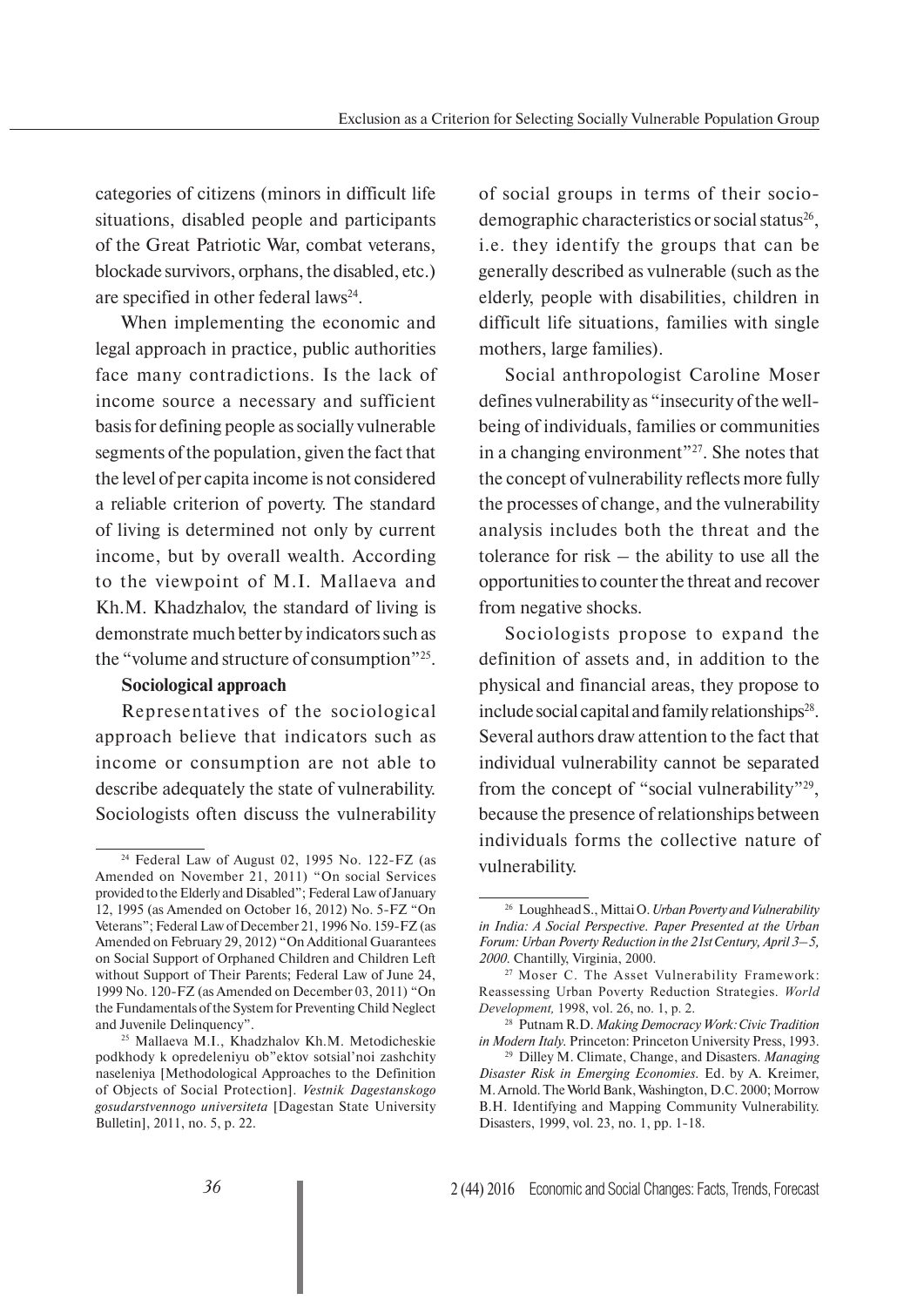#### **The concept of social exclusion**

Especially great attention to the disintegration of social ties is given in the *concept of social exclusion*. An aspect of social vulnerability is the loss of man's connection with the rest of society. And in this case we can speak about his social exclusion, under which A. Giddens understood a "mechanism that separates groups of people from the main social stream"<sup>30</sup>. The term "social exclusion" was introduced by R. Lenoir in 1974 in his work "Les Exclus" to describe the life situation of the people who are rejected and not included in the social insurance system of the state of welfare; R. Lenoir also drew attention to the uneven distribution of wealth in society and access to its resources.

The civil law version of the concept in the context of social rights and social justice connected social isolation with the fact that an individual (or a group of people) has no access to rights. If the economic concept of poverty linked the essence of social vulnerability to the low income and low financial standard of living, then the definition of social exclusion is linked to social rights such as the right to work, housing, medical services or education<sup>31</sup>. According to A. Sen, social exclusion occurs when an individual is deprived of liberty to take those actions he considers necessary<sup>32</sup>. A. Sen emphasizes the objective reduction in the range of capabilities of an individual. The essence of social exclusion consists in the inability of people to participate in important aspects of social life to which they have all the rights: participation in political processes, labor markets, education and healthcare systems, and cultural life of the community. When the focus is shifted from income inequality to the restriction of access to rights, there emerges the distinction between the concepts of exclusion and poverty<sup>33</sup>.

People may encounter two different types of exclusion: that which occurs as the result of deliberate policies and practices in society ("active" exclusion) or that which is a combination of social processes that are not a deliberate attempt to reject ("passive" exclusion). The factors leading to active social exclusion are: discriminatory practices, unequal position in the power hierarchy, and institutional barriers that impede access to public services and political participation. Z. Bauman argues that even under the most democratic regimes, the government claims the "right to exclude"<sup>34</sup>. Both active and passive social exclusion may lead to the limitation of human capabilities. Limited capabilities in one area may lead to deprivations in other spheres of life and contribute to the process of social exclusion.

<sup>30</sup> Giddens A. *The Third Way. The Renewal of Social Democracy*. Cambridge: Polity Press, 1998. P. 105.

<sup>31</sup> Lister R. *Poverty, Key Concepts*. Cambridge: Polity Press, 2004.

<sup>&</sup>lt;sup>32</sup> Sen A. Social Exclusion: Concept, Application and Scrutiny. *Social Development Papers*, 2000, no. 1. Office of Environment and Social Development, Asian Development Bank.

<sup>&</sup>lt;sup>33</sup> Learn more about the differences between the concepts of poverty and exclusion in: Abrahamson P. Sotsial'naya eksklyuziya i bednost' [Social Exclusion and Poverty]. Obshchestvennye nauki i sovremennost' [Social Sciences and Modernity], 2001, no. 2, p. 160.

<sup>34</sup> Bauman Z. Wasted Lives. *Modernity and Its Outcasts. Cambridge,* UK: Polity, 2004. Р. 21.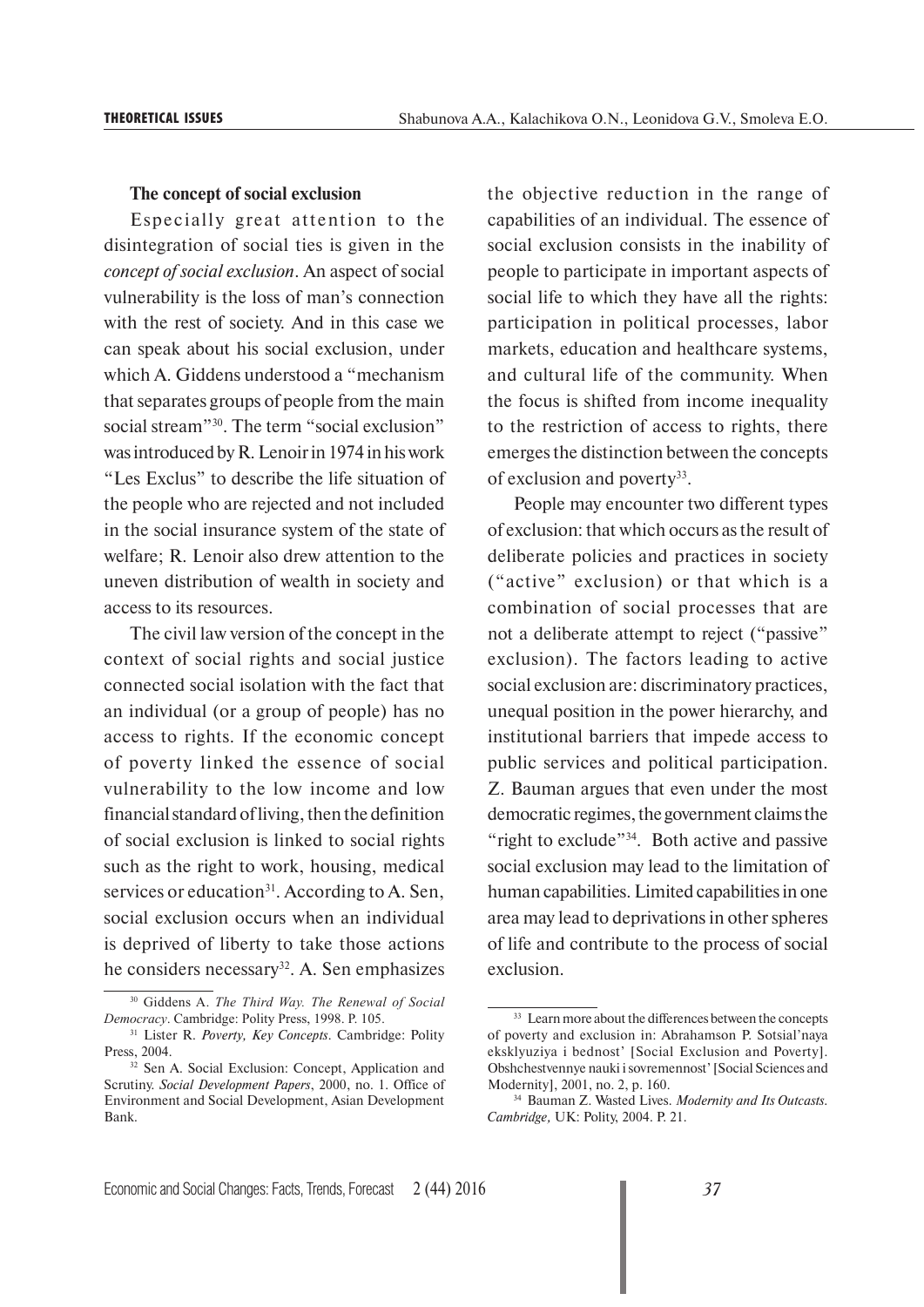In the past decade, several works that study the concept of social exclusion were published. The authors of these works are F. Borodkin (about the situation and condition of social exclusion), N. Tikhonova (on the phenomenon of social exclusion in Russia), V. Antonova, A. Dmitrieva (analysis of the concepts of social inclusion and exclusion) $35$ . The works of V. Shmidt are devoted to the issues of the interdisciplinary approach to the study of social exclusion<sup>36</sup>. According to N.E. Tikhonova, it is possible to describe the processes that are happening in modern Russian with the help of "horizontal stratification, individualization of risks and social exclusion".

According to F. Borodkin, social exclusion is characterized not only by a situation of rejection, but also by a certain condition associated with social status and selfperception of the individual, including feelings of inferiority, anger, fear, despair, depression

and shame37. The status of social exclusion has many criteria: poverty, limited employment and education opportunities, lack of access to social and community networks and activities, inability to plan one's own life<sup>38</sup>.

The concept of social exclusion helps explain why there is no use in the proposals of the economic theory to alleviate poverty with the help of government subsidies and grants. The fact is that people who live on government allowances are subject to social stigma, and the risk of their exclusion from social resources increases. There develops the attitude toward poverty as an impaired social status and the reasons for this phenomenon are seen in individual personality characteristics: lack of commitment, lack of will, laziness, low motivation to work and training, and bad habits. A negative image of the representative of vulnerable groups is formed in the eyes of more prosperous groups, this image shows pessimism, depression, helplessness, extreme poverty and bad luck. The prevailing social stereotype of this category of people exposes their children to stratification as well; thus, they are in advance denied the most important economic, political and cultural resources of society, and their opportunities for upward mobility are impeded.

<sup>35</sup> Antonova V. Kontsepty sotsial'noi inklyuzii i eksklyuzii v global'nom obshchestve: dreif po sotsial'nym institutam, aktoram i praktikam [The Concepts of Social Inclusion and Exclusion in Global Society: the Overview of Social Institutions, Actors and Practices]. *Zhurnal issledovanii sotsial'noi politiki* [Journal of Social Policy Studies], vol. 11, no. 2, pp. 151-170; Borodkin F.M. Sotsial'nye eksklyuzii [Social Exclusion]. *Sotsiologicheskii zhurnal* [Sociological Journal], 2000, no. 3/4, pp. 5-17; Dmitrieva A.V. Sotsial'noe vyklyuchenie/isklyuchenie kak printsip strukturatsii sovremennogo obshchestva [Social Exclusion as a Principle of Structuration of Modern Society]. *Sotsiologicheskii zhurnal*  [Sociological Journal], 2012, no. 2, pp. 98-114; Tikhonova N.E. Fenomen sotsial'noi eksklyuzii v usloviyakh Rossii [The Phenomenon of Social Exclusion in Russia]. *Mir Rossii* [World of Russia], 2003, no. 1, pp. 36-83.

<sup>36</sup> Shmidt V. Mezhdistsiplinarnyi podkhod k probleme sotsial'noi eksklyuzii [Interdisciplinary Approach to the Issue of Social Exclusion]. *Zhurnal issledovanii sotsial'noi politiki*  [The Journal of Social Policy Studies], 2004, vol. 2, no. 4, pp. 547-566.

<sup>37</sup> Borodkin F.M. Sotsial'nye eksklyuzii [Social Exclusion]. *Sotsiologicheskii zhurnal* [Sociological Journal], 2000, no. 3/4, p. 6.

<sup>38</sup> Tikhonova N.E. Fenomen sotsial'noi eksklyuzii v usloviyakh Rossii [The Phenomenon of Social Exclusion in Russia]. *Mir Rossii* [World of Russia], 2003, no. 1, p. 40.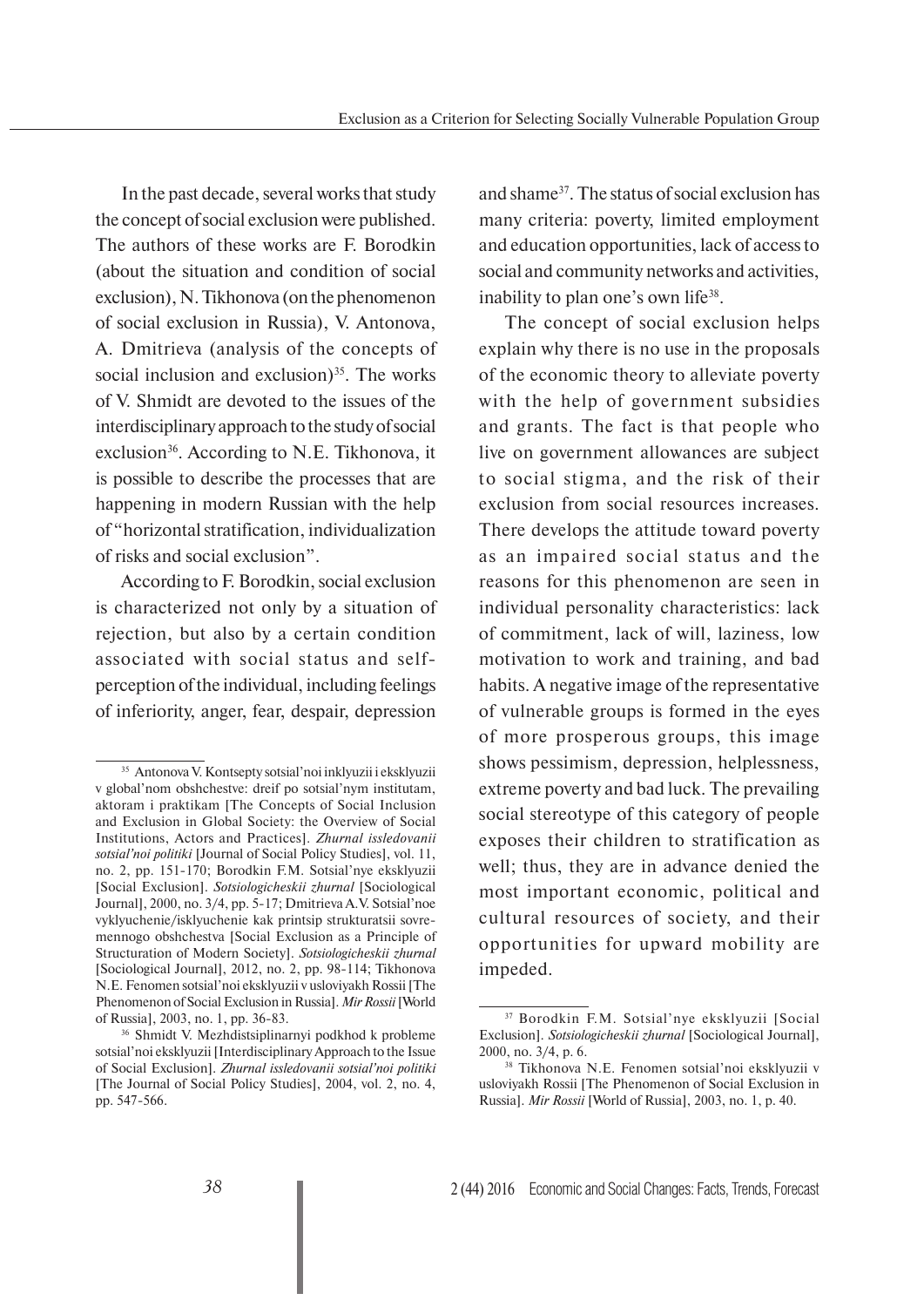The chances of the risks leading to social vulnerability and social exclusion depend on the socio-economic policy of the government that determines the result of the interaction between these risks and social norms, social institutions and behavior patterns. One of the solutions to these problems lies in changing the attitudes in society toward people who need support, in changing the very consciousness and perception in the representatives of the categories under consideration.

#### **Criteria of social vulnerability**

Many researchers argue that at present, the most important criteria for identifying socially vulnerable population groups as objects of social protection should include objective reasons that prevent individuals from living a decent life and being financially secure. There can be very different reasons for this: health status, social status, loss of breadwinner, temporary or permanent disability, old age<sup>39</sup>. They are connected most often with the fact that the individual cannot work and thus cannot provide for his/her living. Therefore,

several researchers put forward the ability to work as the main other criterion of social vulnerability<sup>40</sup>. However, the application of this approach to the determination of socially vulnerable population groups has its disadvantages. For example, a disabled citizen can count on his/her family for support, and the worker can only earn very low wages that do not provide a decent standard of living. We agree with N.M. Rimashevskaya, who points out that "...the working poor are a purely Russian phenomenon"41.

Vulnerability of the Russian family is the second point which should be highlighted. Due to increased dependency burden, the following categories of families are often included in the vulnerable population groups: families with minor children, families with many children, single-parent families, families that have children left without parental care and orphans in their care, families with disabled members, including children with disabilities, families of the unemployed, families consisting of the elderly who live alone, and the families of forced migrants. Therefore, the work with socially vulnerable population should be part of the family policy and should be based on a careful definition of the groups of families that require social assistance, and targeted

<sup>39</sup> Luk'yanova T.N. *Sovershenstvovanie regional'noi sistemy sotsial'noi zashchity sotsial'no uyazvimykh sloev naseleniya: dis. … kand. ek. nauk* [Improvement of the Regional System for Social Protection of Socially Vulnerable Population Groups: Ph.D. in Economics Dissertation]. Moscow, 2009; Mal'tseva E.V. *Sotsial'no uyazvimye kategorii naseleniya na rynke truda i organiza-tsiya ikh sotsial'noi zashchity: dis. … kand. ek. nauk*  [Socially Vulnerable Categories of Population in the Labor Market, and Organization of Their Social Protection: Ph.D. in Economics Dissertation]. Moscow, 2001; Sergeeva E.A. *Sotsial'naya podderzhka uyazvimykh semei (sotsiologicheskii analiz): dis. … kand. sots. nauk* [Social Support of Vulnerable Families (Sociological Analysis): Ph.D. in Sociology Dissertation]. Moscow, 2006; Pokruchina A.A. *Politika sotsial'noi zashchity uyazvimykh sloev naseleniya (sotsiologicheskii analiz): dis. … kand. sots. nauk* [Policy of Social Protection of Vulnerable Population Groups (Sociological Analysis): Ph.D. in Sociology Dissertation]. Moscow, 2000.

<sup>40</sup> Mallaeva M.I., Khadzhalov Kh.M. Metodicheskie podkhody k opredeleniyu ob"ektov sotsial'noi zashchity naseleniya [Methodological Approaches to the Definition of Objects of Social Protection]. *Vestnik Dagestanskogo gosudarstvennogo universiteta* [Dagestan State University Bulletin], 2011, no. 5, p. 23.

<sup>41</sup> Rimashevskaya N.M. Bednost' i marginalizatsiya naseleniya [Poverty and Marginalization of the Population]. *Sotsis* [Sociological Studies], 2004, no. 4, p. 7.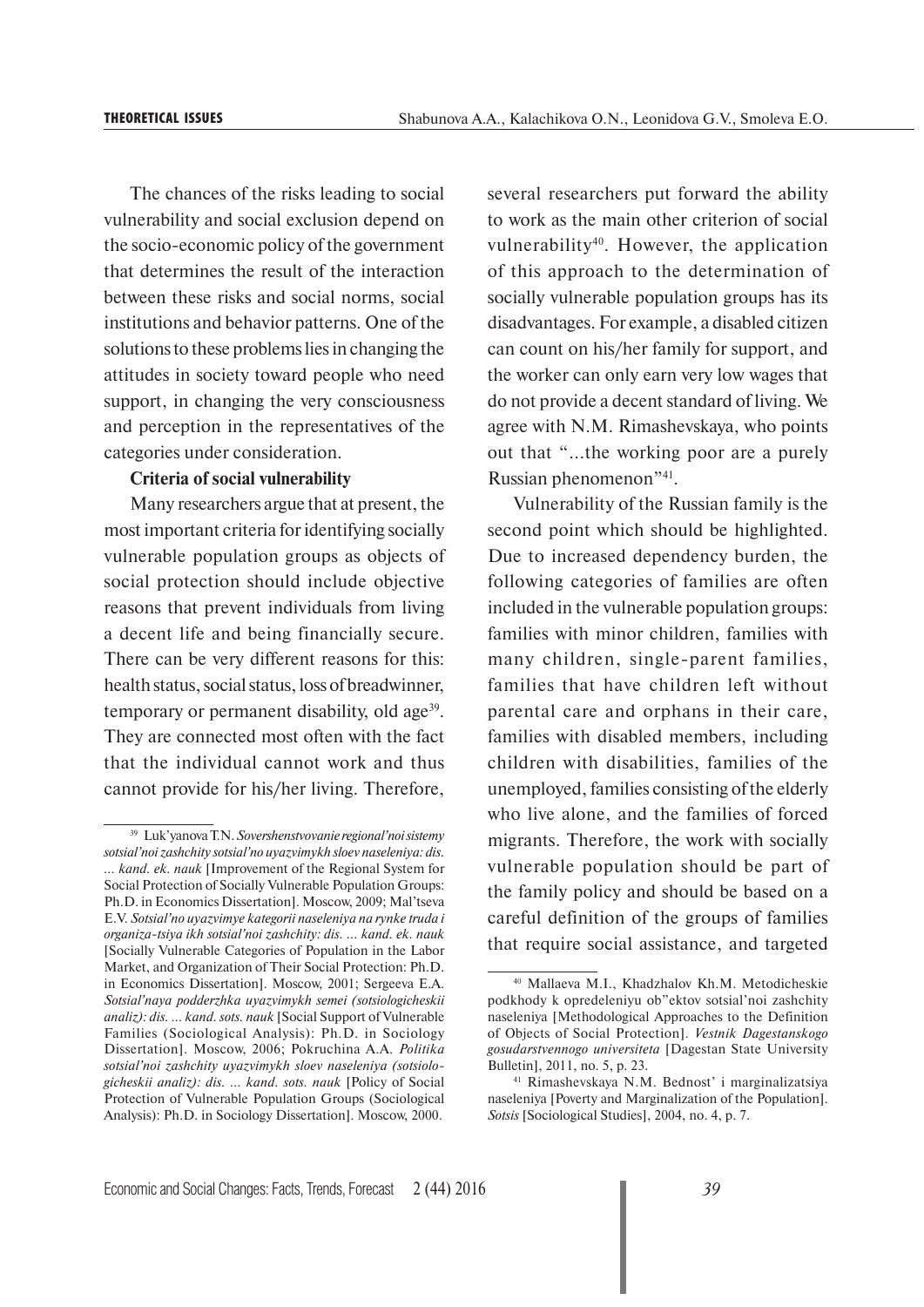measures for its implementation. In addition, it is necessary to pay special attention to the categories of population, which in addition to their low material well-being feel a strong additional deprivation: former prisoners, persons of no fixed abode, etc.

#### **Taking regional context into consideration**

It might be possible to link social vulnerability not just to low income, but to a low quality of life. In this perspective, there arise additional criteria for allocating the population in need of social support for the reason that the specifics of a region (territory) and living conditions in modern Russia are extremely important factors that determine the quality of life. If a regions has a tense socio-political situation or unfavorable natural-climatic conditions, then the government has to pay increased attention to their residents and even allocate the categories of the population (or families) who are in need of social protection according to the criterion of socio-territorial problems. It has a negative impact on the quality of life, which makes the issue of classification of the territories critical.

The regions where the socio-political situation is tense are characterized by increased insecurity of population caused by military action or active migration. The increase in the number of displaced persons and forced migrants, as representatives of socially vulnerable population groups, places the region among the socially disadvantaged ones and increases the burden on social expenditure items of the regional budget.

Regional factors that may increase individual risks and affect social exclusion are as follows: the situation in the labor market and basic infrastructure, environment, the presence of necessary facilities in rural settlements, the relationship between the city and the village, the presence of social or ethnic conflicts.

Thus, under *socially vulnerable categories of the population* we understand the population groups that at present have limited access to tangible and intangible resources or for which there is a risk of social exclusion in the near future if there is no support on the part of society.

### **Inclusion of socially vulnerable population groups**

The opposite of the process of social exclusion is inclusion as the extension of opportunities for people who are at the bottom of society to participate in economic, social, cultural and civil processes. It involves the integration of excluded population groups in institutions and social networks with the help of the following methods:

1. Improving the accessibility of essential services corresponding to actual needs and adapted to changing conditions and the specifics of the individual for all residents of the region. First of all, we are talking about high-quality and affordable education, healthcare, housing, utilities, transportation and sanitary services. It is very important for social inclusion to understand the inertia of education systems and their potential role in the chain of social exclusion.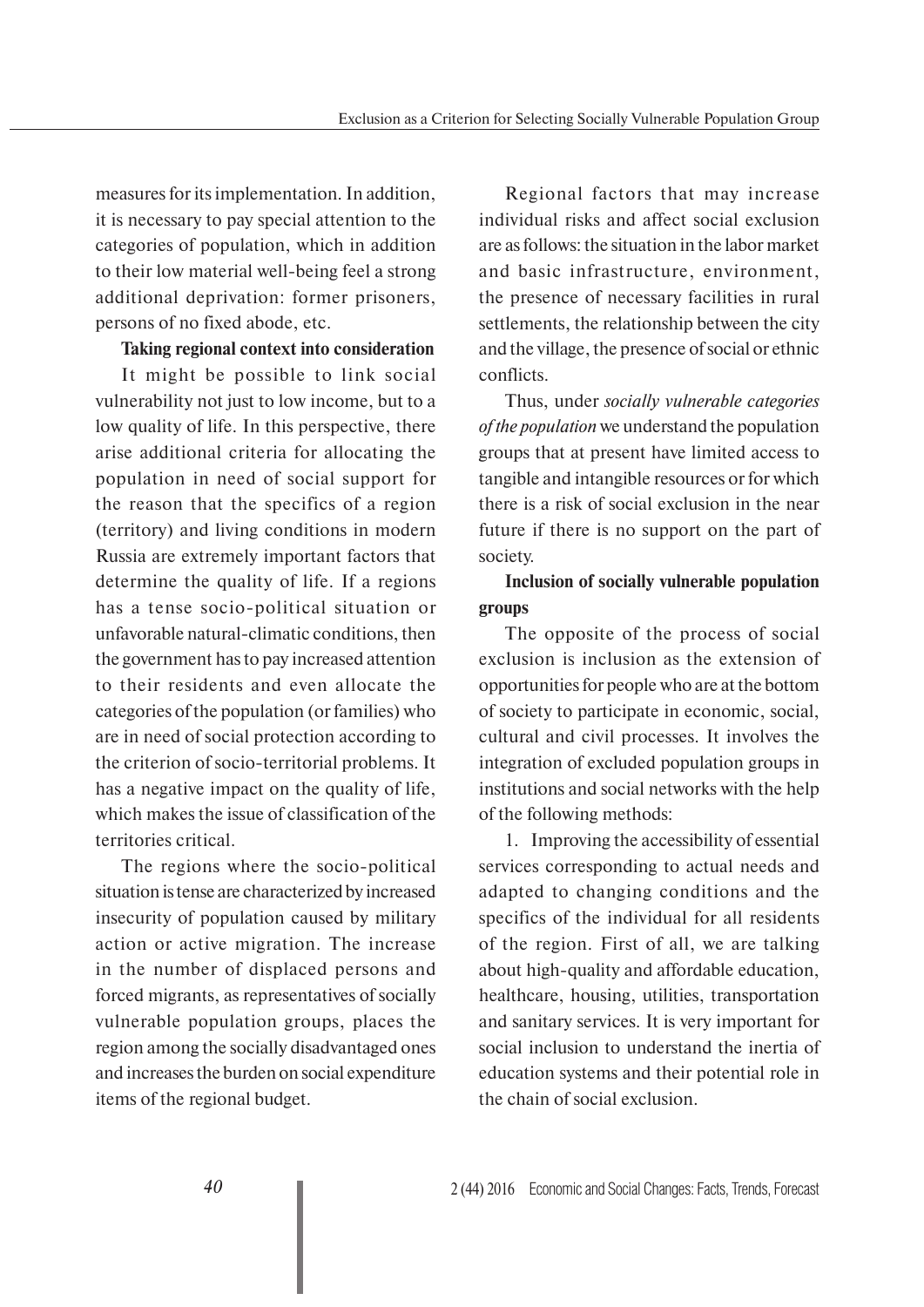2. Expansion of employment opportunities for the population that can suffer social exclusion, improvement of professional education, active policy on the labor market, development of social economy.

3. Changing the way of thinking in society, increase in the level of tolerance.

4. Changing the way of thinking in socially vulnerable groups for the purpose of increasing their involvement in society.

5. Engagement of citizens in state management at different levels. Representatives of socially vulnerable groups should be involved in making the decisions that affect their lives, and they should have access to fundamental rights.

6. Orientation toward economic growth in the regions.

#### **Summary**

Summing up, we acknowledge the fact that the economic-legal approach to the problem of social vulnerability prevails in the state management practice; this approach based on the notion of absolute poverty and the criteria of "low income" has a number of disadvantages. First, it is criticized by the scientific community for the substitution of social vulnerability with the concept of economic insecurity. Recent works in this area reveal the limitations of the "financial" ("money") approach to the problem – the indicator of the level of income is not a necessary and sufficient one to determine social vulnerability.

Second, under this approach, the provision of support from the government to low-income population is reflected in the allocation of social transfers, which secures the dependency position of recipients of state assistance and causes the growth of social tension in regional communities. Managerial decisions in social policy must be based on the analysis of economic indicators, and criteria of the risk of social exclusion for households and the ability to respond to it.

In our opinion, in view of the above, it is necessary to develop more definite criteria of socially vulnerable segments of the population who need protection and support from society. The basis for the development of criteria should be the concept of social exclusion, this fact is confirmed by the shift in the focus of the research from the concept of poverty as a static phenomenon (insufficient consumption) traditional for economics to the study of social exclusion as a dynamic process. If no measures are taken to overcome social exclusion, it can lead to the fact that part of the population will fall out of social development processes, slipping into a state of stagnation and complete social dependence, thus limiting modernization of regional community. The use of the concept of social exclusion shifts the priorities of state social policy from the allocation of social transfers to actively changing the way of thinking in the society and changing the mentality of the Russian population. Changes should be made in all areas of social exclusion – exclusion from economic life, social services, civil society, social life and networking. New value orientations and behavior patterns will contribute to the consolidation of various segments of the population and help intensify modernization processes.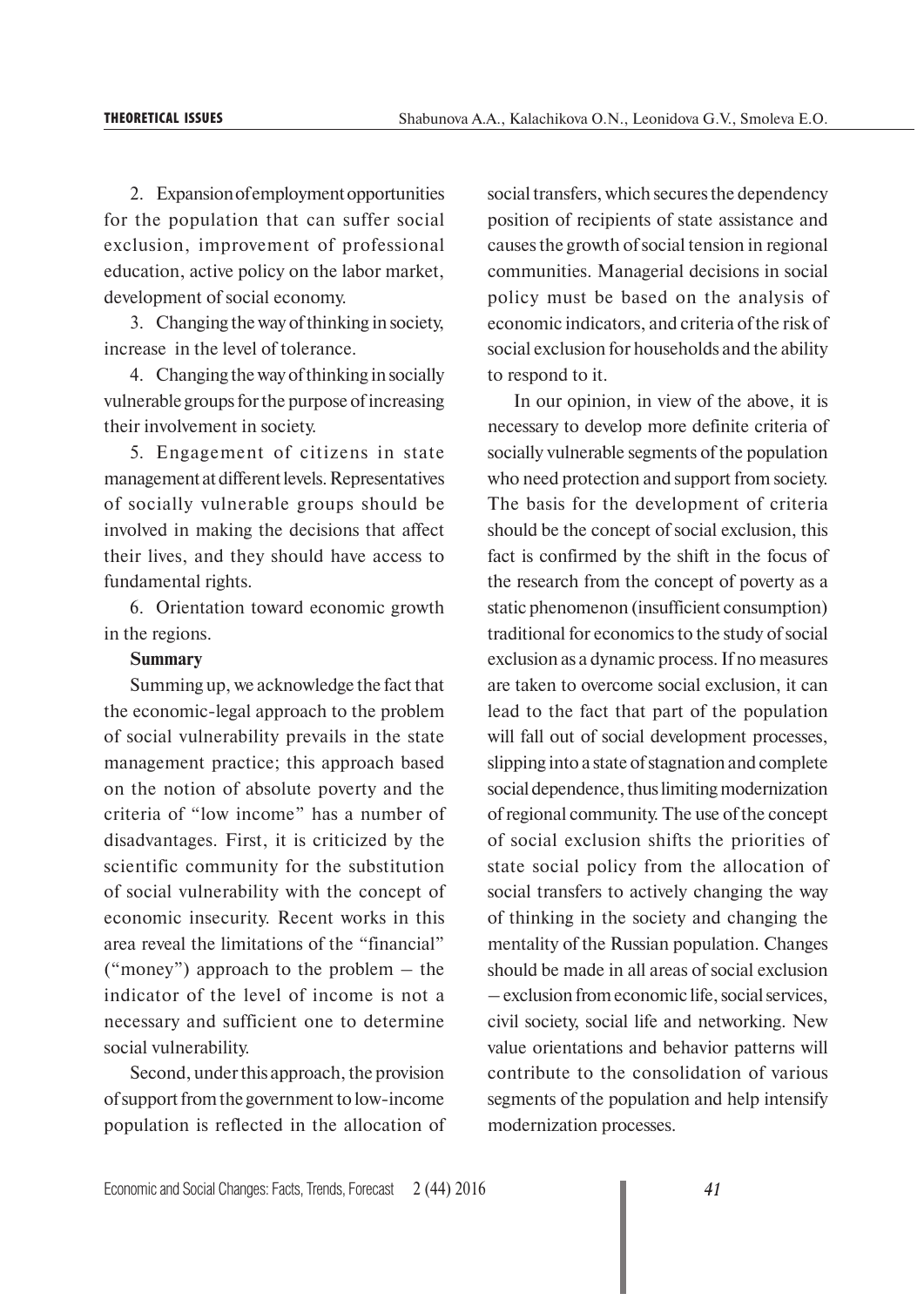#### **References**

- 1. Abrahamson P. Sotsial'naya eksklyuziya i bednost' [Social Exclusion and Poverty]. *Obshchestvennye nauki i sovremennost'* [Social Sciences and Modernity], 2001, no. 2, pp. 158-166.
- 2. Antonova V. Kontsepty sotsial'noi inklyuzii i eksklyuzii v global'nom obshchestve: dreif po sotsial'nym institutam, aktoram i praktikam [The Concepts of Social Inclusion and Exclusion in Global Society: the Overview of Social Institutions, Actors and Practices]. *Zhurnal issledovanii sotsial'noi politiki* [Journal of Social Policy Studies], vol. 11, no. 2, pp. 151-170.
- 3. Borodkin F.M. Sotsial'nye eksklyuzii [Social Exclusion]. *Sotsiologicheskii zhurnal* [Sociological Journal], 2000, no. 3/4, pp. 5-17.
- 4. Dmitrieva A.V. Sotsial'noe vyklyuchenie/isklyuchenie kak printsip strukturatsii sovremennogo obshchestva [Social Exclusion as a Principle of Structuration of Modern Society]. *Sotsiologicheskii zhurnal* [Sociological Journal], 2012, no. 2, pp. 98-114.
- 5. Ilyin, V.A., Shabunova A.A. O nekotorykh tendentsiyakh v ekonomicheskom razvitii Rossii i regiona [About Some Trends in Economic Development of Russia and the Region]. *Sotsis* [Sociological Studies], 2015, no. 8, pp. 34-41.
- 6. Kozhevnikov D.E. *Gosudarstvennaya sotsial'naya pomoshch' maloimushchim grazhdanam: pravovye voprosy: avtoref. dis. ... kand. yurid. nauk. 12.00.05* [State Social Assistance to Needy Citizens: Legal Issues: Ph.D. in Law Dissertation Abstract]. Yekaterinburg, 2010. Available at: http://www.dslib.net/trud-pravo/gosudarstvennajasocialnaja-pomow-maloimuwim-grazhdanam-pravovye-voprosy.html
- 7. Luk'yanova T.N. *Sovershenstvovanie regional'noi sistemy sotsial'noi zashchity sotsial'no uyazvimykh sloev naseleniya: dis. … kand. ek. nauk* [Improvement of the Regional System for Social Protection of Socially Vulnerable Population Groups: Ph.D. in Economics Dissertation]. Moscow, 2009. Available at: http://www.dslib.net/economikaxoziajstva/sovershenstvovanie-regionalnoj-sistemy-socialnoj-zawity-socialno-ujazvimyh-sloev.html
- 8. Mallaeva M.I., Khadzhalov Kh.M. Metodicheskie podkhody k opredeleniyu ob"ektov sotsial'noi zashchity naseleniya [Methodological Approaches to the Definition of Objects of Social Protection]. *Vestnik Dagestanskogo gosudarstvennogo universiteta* [Dagestan State University Bulletin], 2011, no. 5, pp. 21-25.
- 9. Mal'tseva E.V. *Sotsial'no uyazvimye kategorii naseleniya na rynke truda i organiza-tsiya ikh sotsial'noi zashchity: dis. … kand. ek. nauk* [Socially Vulnerable Categories of Population in the Labor Market, and Organization of Their Social Protection: Ph.D. in Economics Dissertation]. Moscow, 2001. Available at: http://www.dslib.net/ economika-xoziajstva/socialno-ujazvimye-kategorii-naselenija-na-rynke-truda-i-organizacija-ih-socialnoj.html
- 10. Morev M.V., Korolenko A.V. Sub"ektivnyi faktor obshchestvennogo razvitiya kak klyuchevoi resurs konsolidatsii rossiiskogo obshchestva [Subjective Factor in Social Development as a Key Resource for the Consolidation of the Russian Society]. *Ekonomicheskie i sotsial'nye peremeny: fakty, tendentsii, prognoz* [Economic and Social Changes: Facts, Trends, Forecast], 2014, no. 5. DOI: 10.15838/esc/2014.5.35.6
- 11. Motalov Yu.G. *Regional'noe soobshchestvo i etnicheskie migranty: sotsial'no-filosofskii analiz sootnosheniya potrebnostei: avtoref. dis . … kand. filosof. n.* [Regional Community and Ethnic Migrants: A Socio-Philosophical Analysis of the Correlation of the Needs: Ph.D. in Philosophy Dissertation Abstract]. Moscow, 2013. Available at: http://www.dslib.net/soc-filosofia/regionalnoe-soobwestvo-i-jetnicheskie-migranty-socialno-filosofskijanaliz.html
- 12. Nalogovyi kodeks Rossiiskoi Federatsii (chast' vtoraya) ot 05.08.2000 N 117-FZ (red. ot 15.02.2016) [Tax Code of the Russian Federation (Part 2) of August 05, 2000 No. 117-FZ]. *Konsul'tantPlyus* [ConsultantPlus Legal Reference System].
- 13. Osipov G.V. Ne upustit' predstavivshiisya shans! [Do Not Miss This Chance!]. *Sotsiologiya i ekonomika sovremennoi sotsial'noi real'nosti. Sotsial'naya i sotsial'no-politicheskaya situatsiya v Rossii v 2013 godu* [Sociology and Economics of Contemporary Social Reality. Social and Socio-Political Situation in Russia in 2013]. Moscow: ISPI RAN, 2013. P. 17.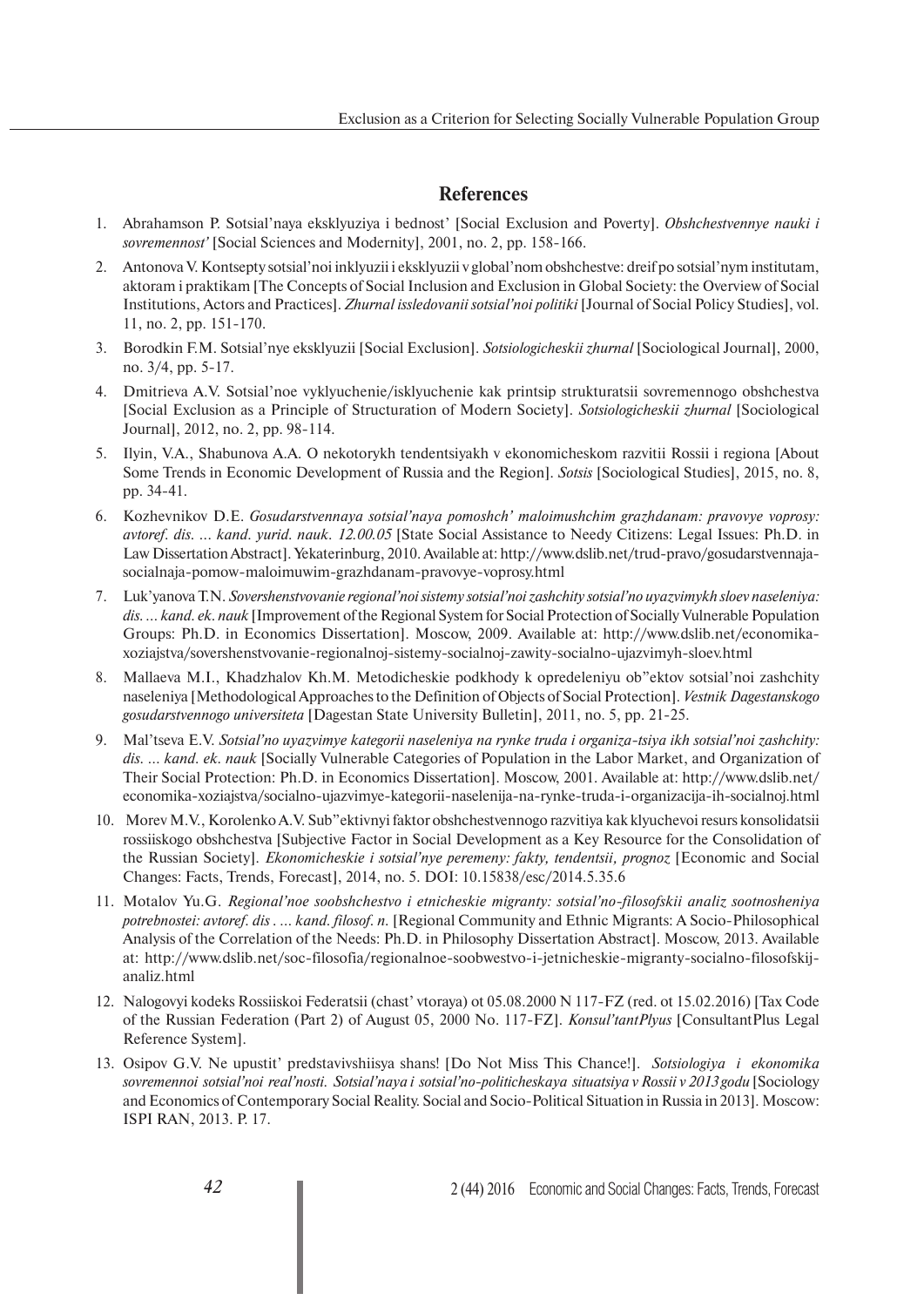- 14. Postanovlenie Pravitel'stva Rossiiskoi Federatsii ot 20 avgusta 2003 g. N 512 (v red. Postanovleniya Pravitel'stva RF ot 30.12.2005 N 847) [The Decree of the Government of the Russian Federation of August 20, 2003 No. 512 (as Amended by the Decree of the Government of the Russian Federation of December 30, 2005 No. 847)]. *Konsul'tantPlyus* [ConsultantPlus Legal Reference System].
- 15. Pokruchina A.A. *Politika sotsial'noi zashchity uyazvimykh sloev naseleniya (sotsiolo-gicheskii analiz): dis. … kand. sots. nauk* [Policy of Social Protection of Vulnerable Population Groups (Sociological Analysis): Ph.D. in Sociology Dissertation]. Moscow, 2000. Available at: http://www.dissercat.com/content/politika-sotsialnoizashchity-uyazvimykh-sloev-naseleniya-sotsiologicheskii-analiz
- 16. Rimashevskaya N.M. Bednost' i marginalizatsiya naseleniya [Poverty and Marginalization of the Population]. *Sotsis* [Sociological Studies], 2004, no. 4, pp. 33-44.
- 17. Sergeeva E.A*. Sotsial'naya podderzhka uyazvimykh semei (sotsiologicheskii analiz): dis. … kand. sots. nauk* [Social Support of Vulnerable Families (Sociological Analysis): Ph.D. in Sociology Dissertation]. Moscow, 2006. Available at: http://www.dslib.net/soc-struktura/socialnaja-podderzhka-ujazvimyh-semej.html
- 18. Tikhonova N.E. Fenomen sotsial'noi eksklyuzii v usloviyakh Rossii [The Phenomenon of Social Exclusion in Russia]. *Mir Rossii* [World of Russia], 2003, no. 1, pp. 36-83.
- 19. Federal'nyi zakon ot 02.08.1995 N 122-FZ (red. ot 21.11.2011) "O sotsial'nom obsluzhivanii grazhdan pozhilogo vozrasta i invalidov" [Federal Law of August 02, 1995 No. 122-FZ (as Amended on November 21, 2011) "On social Services provided to the Elderly and Disabled"]. *Konsul'tantPlyus* [ConsultantPlus Legal Reference System].
- 20. Federal'nyi zakon ot 12.01.1995 (red. ot 16.10.2012) N 5-FZ "O veteranakh" [Federal Law of January 12, 1995 (as Amended on October 16, 2012) No. 5-FZ "On Veterans"]. *Konsul'tantPlyus* [ConsultantPlus Legal Reference System].
- 21. Federal'nyi zakon ot 20.08.2003 g. № 512-FZ "O poryadke ucheta dokhodov i rascheta srednedushevogo dokhoda sem'i i dokhoda odinoko prozhivayushchego grazhdanina dlya priznaniya ikh maloimushchimi i okazaniya im gosudarstvennoi sotsial'noi pomoshchi" [Federal Law of August 20, 2003 No. 512-FZ "On the Procedure of Accounting the Income and Calculating the Average Per Capita Family Income and Income of Citizens who Live Alone for the Purpose of Recognizing Them Poor and Grant Them State Social Assistance"]. *Konsul'tantPlyus* [ConsultantPlus Legal Reference System].
- 22. Federal'nyi zakon ot 21.12.1996 N 159-FZ (red. ot 29.02.2012) "O dopolnitel'nykh garantiyakh po sotsial'noi podderzhke detei-sirot i detei, ostavshikhsya bez popecheniya roditelei" [Federal Law of December 21, 1996 No. 159-FZ (as Amended on February 29, 2012) "On Additional Guarantees on Social Support of Orphaned Children and Children Left without Support of Their Parents]. *Konsul'tantPlyus* [ConsultantPlus Legal Reference System].
- 23. Federal'nyi zakon ot 24.06.1999 N 120-FZ (red. ot 03.12.2011) "Ob osnovakh sistemy profilaktiki beznadzornosti i pravonarushenii nesovershennoletnikh" [Federal Law of June 24, 1999 No. 120-FZ (as Amended on December 03, 2011) "On the Fundamentals of the System for Preventing Child Neglect and Juvenile Delinquency"]. *Konsul'tantPlyus* [ConsultantPlus Legal Reference System].
- 24. Firsov B. Mental'nye miry sovremennogo rossiiskogo naseleniya (stat'ya tret'ya) [Mental Worlds of the Contemporary Russian Population (Article Number Three)]. *Teleskop: zhurnal sotsiologicheskikh i marketingovykh issledovanii* [Telescope: A Journal of Sociological and Marketing Research], 2007, no. 6, pp. 14 – 27.
- 25. Khomukha V.I. *Institutsional'nye determinanty transformatsii sotsial'noi struk-tury regional'nogo soobshchestva: dis. … kand. sotsiol. nauk* [Institutional Determinants of Transformation of the Social Structure of Regional Community: Ph.D. in Sociology Dissertation]. Stavropol, 2006. 157 p. Available at: http://www.dslib.net/socstruktura/institucionalnye-determinanty-transformacii-socialnoj-struktury-regionalnogo.html
- 26. Shmidt V. Mezhdistsiplinarnyi podkhod k probleme sotsial'noi eksklyuzii [Interdisciplinary Approach to the Issue of Social Exclusion]. *Zhurnal issledovanii sotsial'noi politiki* [The Journal of Social Policy Studies], 2004, vol. 2, no. 4, pp. 547-566.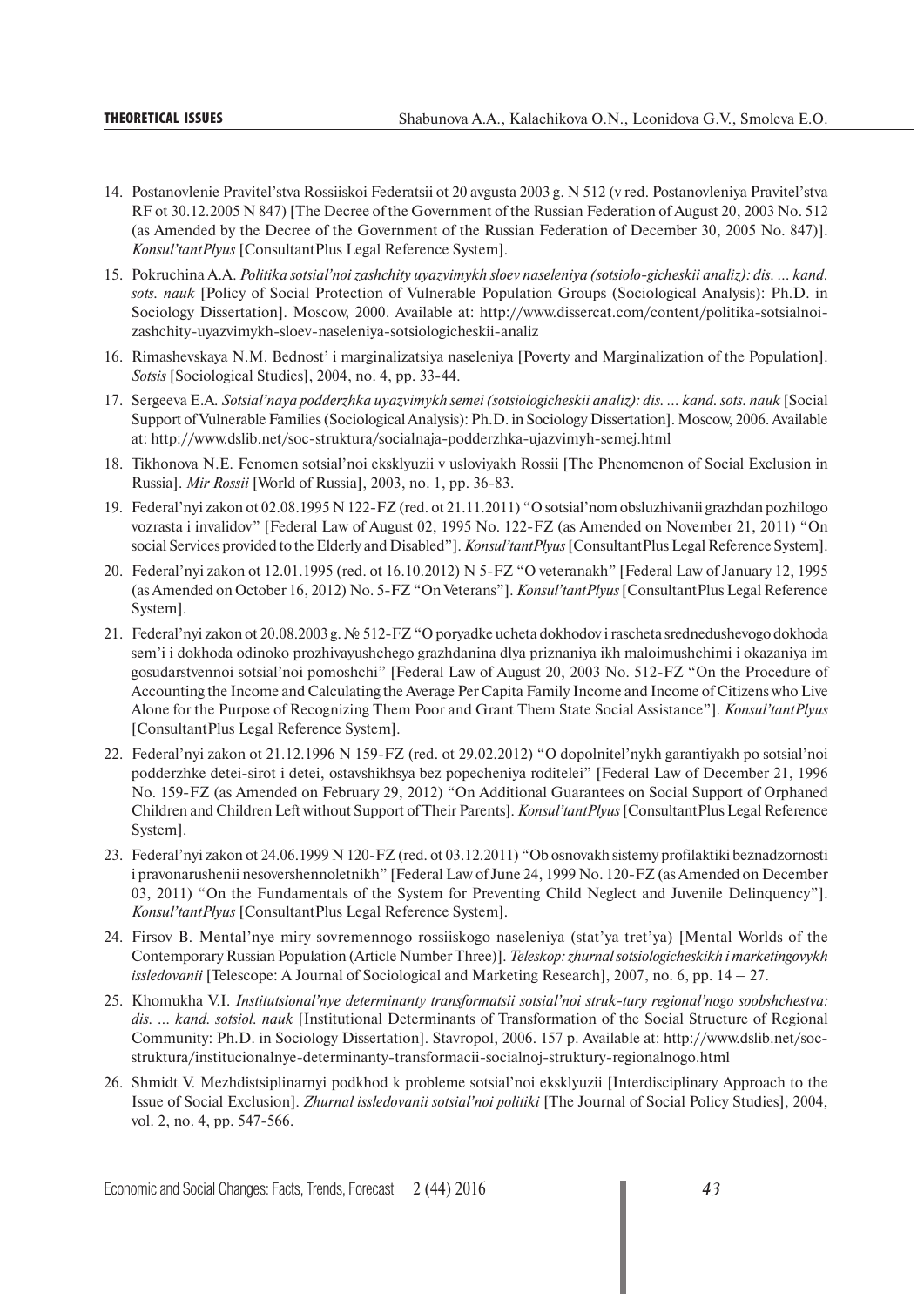- 27. Sztompka P. Ponyatie sotsial'noi struktury: popytka obobshcheniya [The Concept of Social Structure: An Attempt to Generalize]. *Sotsiologicheskie issledovaniya* [Sociological Studies], 2001, no. 9, pp. 3-13.
- 28. Chambers R. Editorial Introduction: Vulnerability, Coping, and Policy. *IDS Bulletin*, 1989, vol. 20, no. 2, pp 1-7.
- 29. Coudouel A., Hentschel J. *Poverty Data and Measurement. Preliminary Draft for a Sourcebook on Poverty Reduction Strategies.* The World Bank, Washington, D.C. 2000. April.
- 30. Coudouel A., Ezemenari K., Grosh M., Sherburne-Benz L. *Preliminary Draft for A Sourcebook on Poverty Reduction Strategies.* The World Bank, Washington, D.C. 2000. April.
- 31. Davies S. *Adaptable Livelihoods. Coping with Food Insecurity in the Malian Sahel.* New York: St. Martin's Press, 1996. P. 24.
- 32. Davis A.P. Targeting the Vulnerable in Emergency Situations: Who is Vulnerable? *Lancet,* 1996, no. 348 (9031), pp. 868-871.
- 33. Dilley M. Climate, Change, and Disasters. *Managing Disaster Risk in Emerging Economies*. Ed. by A. Kreimer, M. Arnold. The World Bank, Washington, D.C. 2000.
- 34. Eade D., Williams S. *The OXFAM Handbook of Development and Relief.* Oxford: Oxfam Publications, 1995.
- 35. Giddens A. *Central Problems in Social Theory: Action, Structure and Contradiction in Social Analysis*. Berkeley: University of California Press, 1979.
- 36. Giddens A. *The Third Way. The Renewal of Social Democracy*. Cambridge: Polity Press, 1998.
- 37. Holzmann R. Jorgensen S. *Social Protection as Social Risk Management: Conceptual Underpinnings for Social Protection Sector Strategy Paper. Social Protection Discussion Paper No. 9904*. The World Bank, Washington, D.C. 1999.
- 38. Lister R. *Poverty, Key Concepts*. Cambridge: Polity Press, 2004.
- 39. Loughhead S., Mittai O. *Urban Poverty and Vulnerability in India: A Social Perspective. Paper Presented at the Urban Forum: Urban Poverty Reduction in the 21st Century*, *April 3–5, 2000*. Chantilly, Virginia, 2000.
- 40. Morrow B.H. Identifying and Mapping Community Vulnerability. *Disasters,* 1999, vol. 23, no. 1, pp. 1-18.
- 41. Moser C. The Asset Vulnerability Framework: Reassessing Urban Poverty Reduction Strategies. *World Development,* 1998, vol. 26, no. 1, pp. 1-19.
- 42. Paugam S. Poverty and Social Disqualification: a Comparative Analysis of Cumulative Social Disadvantage in Europe. *Journal of European Social Policy*, 1996, vol. 6, no. 4.
- 43. Pritchitt L., Suryahadi A., Sumarto S. *Quantifying Vulnerability to Poverty: A Proposed Measure, Applied to Indonesia. Policy Research Working Paper #2437.* The World Bank, Washington, D.C. 2000.
- 44. Putnam R.D. *Making Democracy Work: Civic Tradition in Modern Italy*. Princeton: Princeton University Press, 1993.
- 45. Ravallion M. Expected Poverty Under Risk-Induced Welfare Variability. *Economic Journal*, 1998, March, pp. 1173-1183.
- 46. Sen A. *Social Exclusion: Concept, Application and Scrutiny, Social Development Papers No.1.* Office of Environment and Social Development, Asian Development Bank. 2000.
- 47. Siegel P., Alwang J. *An Asset-Based Approach to Social Risk Management: A Conceptual Framework. Social Protection Discussion Paper No. 9926*. The World Bank, Washington, D.C. 1999. Pp. 10-12.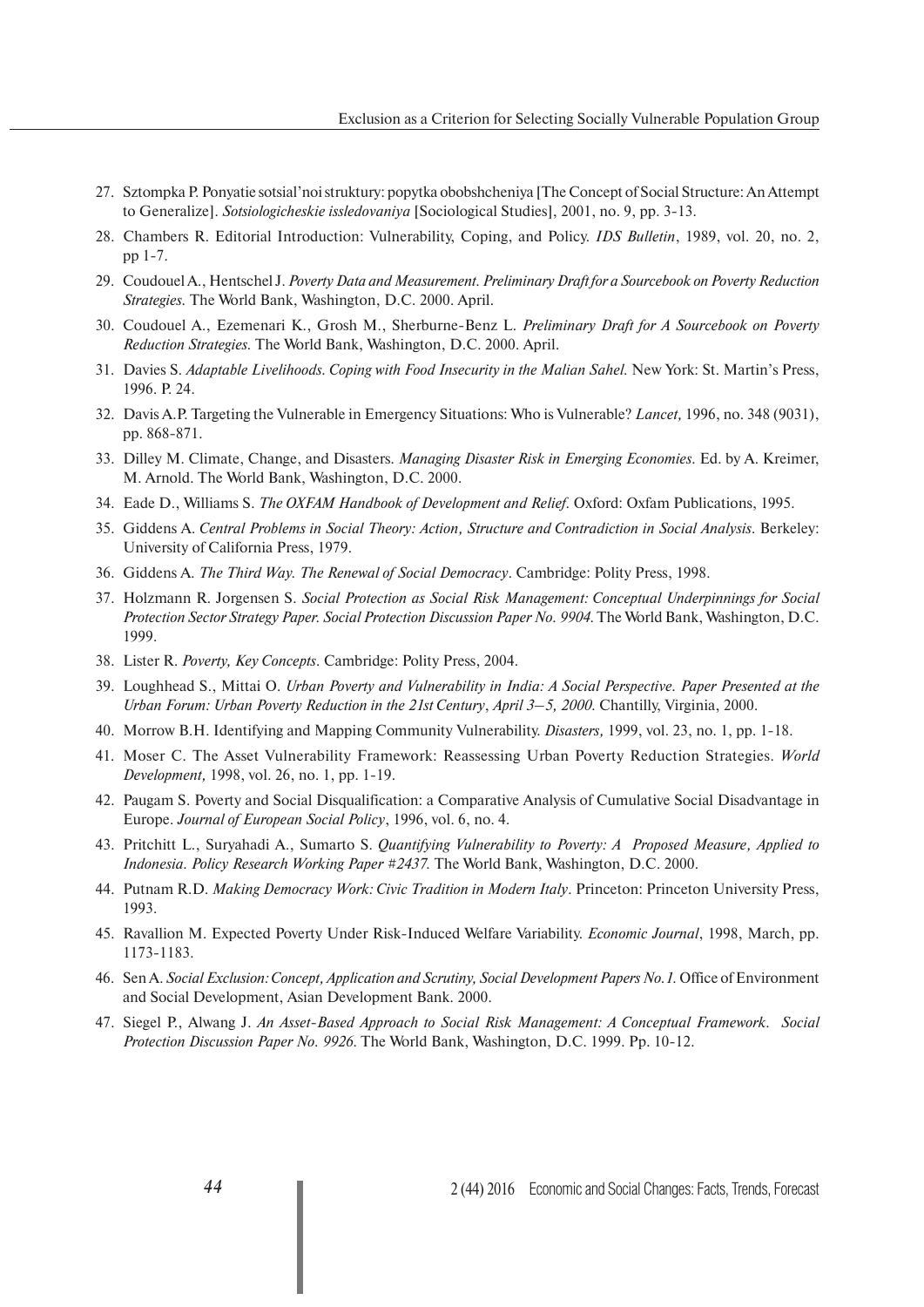#### **Cited Works**

- 1. Abrahamson P. Social Exclusion and Poverty. *Social Sciences and Modernity*, 2001, no. 2, pp. 158-166.
- 2. Antonova V. The Concepts of Social Inclusion and Exclusion in Global Society: the Overview of Social Institutions, Actors and Practices. *Journal of Social Policy Studies*, vol. 11, no. 2, pp. 151-170.
- 3. Borodkin F.M. Social Exclusion. *Sociological Journal*, 2000, no. 3/4, pp. 5-17.
- 4. Dmitrieva A.V. Social Exclusion as a Principle of Structuration of Modern Society. *Sociological Journal,* 2012, no. 2, pp. 98-114.
- 5. Ilyin, V.A., Shabunova A.A. O About Some Trends in Economic Development of Russia and the Region. *Sociological Studies*, 2015, no. 8, pp. 34-41.
- 6. Kozhevnikov D.E. *State Social Assistance to Needy Citizens: Legal Issues: Ph.D. in Law Dissertation Abstract.* Yekaterinburg, 2010. Available at: http://www.dslib.net/trud-pravo/gosudarstvennaja-socialnaja-pomowmaloimuwim-grazhdanam-pravovye-voprosy.html
- 7. Luk'yanova T.N. *Improvement of the Regional System for Social Protection of Socially Vulnerable Population Groups: Ph.D. in Economics Dissertation*. Moscow, 2009. Available at: http://www.dslib.net/economika-xoziajstva/ sovershenstvovanie-regionalnoj-sistemy-socialnoj-zawity-socialno-ujazvimyh-sloev.html
- 8. Mallaeva M.I., Khadzhalov Kh.M. Methodological Approaches to the Definition of Objects of Social Protection. *Dagestan State University Bulletin*, 2011, no. 5, pp. 21-25.
- 9. Mal'tseva E.V. *Socially Vulnerable Categories of Population in the Labor Market, and Organization of Their Social Protection: Ph.D. in Economics Dissertation.* Moscow, 2001. Available at: http://www.dslib.net/economikaxoziajstva/socialno-ujazvimye-kategorii-naselenija-na-rynke-truda-i-organizacija-ih-socialnoj.html
- 10. Morev M.V., Korolenko A.V. Subjective Factor in Social Development as a Key Resource for the Consolidation of the Russian Society. *Economic and Social Changes: Facts, Trends, Forecast,* 2014, no. 5. DOI: 10.15838/ esc/2014.5.35.6
- 11. Motalov Yu.G. *Regional Community and Ethnic Migrants: A Socio-Philosophical Analysis of the Correlation of the Needs: Ph.D. in Philosophy Dissertation Abstract.* Moscow, 2013. Available at: http://www.dslib.net/soc-filosofia/ regionalnoe-soobwestvo-i-jetnicheskie-migranty-socialno-filosofskij-analiz.html
- 12. Tax Code of the Russian Federation (Part 2) of August 05, 2000 No. 117-FZ. *ConsultantPlus Legal Reference System*.
- 13. Osipov G.V*.* Do Not Miss This Chance! *Sociology and Economics of Contemporary Social Reality. Social and Socio-Political Situation in Russia in 2013.* Moscow: ISPI RAN, 2013. P. 17.
- 14. The Decree of the Government of the Russian Federation of August 20, 2003 No. 512 (as Amended by the Decree of the Government of the Russian Federation of December 30, 2005 No. 847). *ConsultantPlus Legal Reference System*.
- 15. Pokruchina A.A. *Policy of Social Protection of Vulnerable Population Groups (Sociological Analysis): Ph.D. in Sociology Dissertation*. Moscow, 2000. Available at: http://www.dissercat.com/content/politika-sotsialnoizashchity-uyazvimykh-sloev-naseleniya-sotsiologicheskii-analiz
- 16. Rimashevskaya N.M. Poverty and Marginalization of the Population. *Sociological Studies,* 2004, no. 4, pp. 33-44.
- 17. Sergeeva E.A*. Social Support of Vulnerable Families (Sociological Analysis): Ph.D. in Sociology Dissertation.* Moscow, 2006. Available at: http://www.dslib.net/soc-struktura/socialnaja-podderzhka-ujazvimyh-semej.html
- 18. Tikhonova N.E. The Phenomenon of Social Exclusion in Russia. *World of Russia*, 2003, no. 1, pp. 36-83.
- 19. Federal Law of August 02, 1995 No. 122-FZ (as Amended on November 21, 2011) "On social Services provided to the Elderly and Disabled". *ConsultantPlus Legal Reference System*.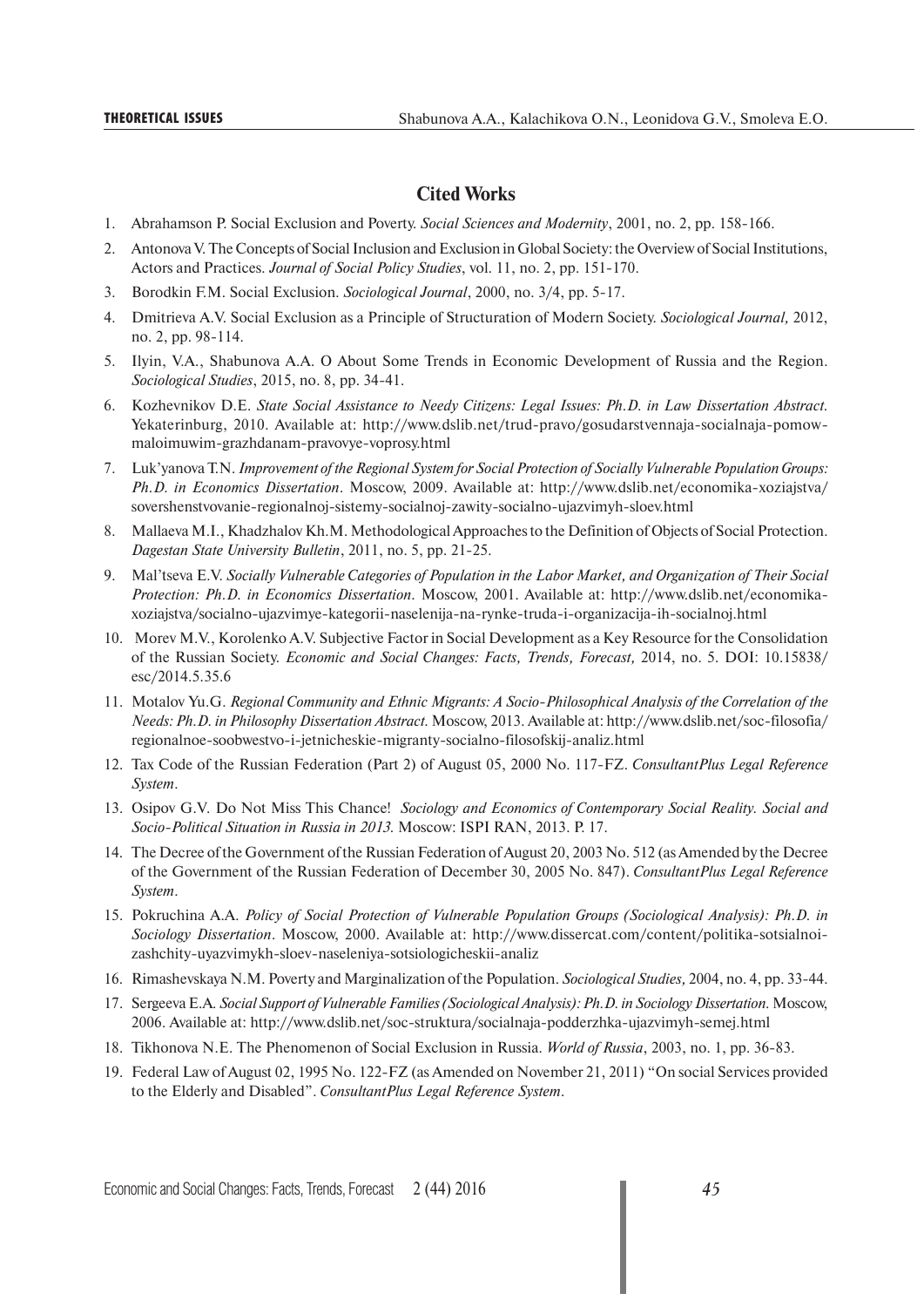- 20. Federal Law of January 12, 1995 (as Amended on October 16, 2012) No. 5-FZ "On Veterans". *ConsultantPlus Legal Reference System*.
- 21. Federal Law of August 20, 2003 No. 512-FZ "On the Procedure of Accounting the Income and Calculating the Average Per Capita Family Income and Income of Citizens who Live Alone for the Purpose of Recognizing Them Poor and Grant Them State Social Assistance". *ConsultantPlus Legal Reference System*.
- 22. Federal Law of December 21, 1996 No. 159-FZ (as Amended on February 29, 2012) "On Additional Guarantees on Social Support of Orphaned Children and Children Left without Support of Their Parents. *ConsultantPlus Legal Reference System*.
- 23. Federal Law of June 24, 1999 No. 120-FZ (as Amended on December 03, 2011) "On the Fundamentals of the System for Preventing Child Neglect and Juvenile Delinquency". *ConsultantPlus Legal Reference System*.
- 24. Firsov B. Mental Worlds of the Contemporary Russian Population (Article Number Three). *Telescope: A Journal of Sociological and Marketing Research*, 2007, no. 6, pp. 14-27.
- 25. Khomukha V.I. *Institutional Determinants of Transformation of the Social Structure of Regional Community: Ph.D. in Sociology Dissertation.* Stavropol, 2006. 157 p. Available at: http://www.dslib.net/soc-struktura/institucionalnyedeterminanty-transformacii-socialnoj-struktury-regionalnogo.html
- 26. Shmidt V. Interdisciplinary Approach to the Issue of Social Exclusion. *The Journal of Social Policy Studies,* 2004, vol. 2, no. 4, pp. 547-566.
- 27. Sztompka P. The Concept of Social Structure: An Attempt to Generalize. *Sociological Studies,* 2001, no. 9, pp. 3-13.
- 28. Chambers R. Editorial Introduction: Vulnerability, Coping, and Policy. *IDS Bulletin*, 1989, vol. 20, no. 2, pp. 1-7.
- 29. Coudouel A., Hentschel J. *Poverty Data and Measurement. Preliminary Draft for a Sourcebook on Poverty Reduction Strategies.* The World Bank, Washington, D.C. 2000. April.
- 30. Coudouel A., Ezemenari K., Grosh M., Sherburne-Benz L. *Preliminary Draft for A Sourcebook on Poverty Reduction Strategies.* The World Bank, Washington, D.C. 2000. April.
- 31. Davies S. *Adaptable Livelihoods. Coping with Food Insecurity in the Malian Sahel.* New York: St. Martin's Press, 1996. P. 24.
- 32. Davis A.P. Targeting the Vulnerable in Emergency Situations: Who is Vulnerable? *Lancet,* 1996, no. 348 (9031), pp. 868-871.
- 33. Dilley M. Climate, Change, and Disasters. *Managing Disaster Risk in Emerging Economies*. Ed. by A. Kreimer, M. Arnold. The World Bank, Washington, D.C. 2000.
- 34. Eade D., Williams S. *The OXFAM Handbook of Development and Relief.* Oxford: Oxfam Publications, 1995.
- 35. Giddens A. *Central Problems in Social Theory: Action, Structure and Contradiction in Social Analysis*. Berkeley: University of California Press, 1979.
- 36. Giddens A. *The Third Way. The Renewal of Social Democracy*. Cambridge: Polity Press, 1998.
- 37. Holzmann R. Jorgensen S. *Social Protection as Social Risk Management: Conceptual Underpinnings for Social Protection Sector Strategy Paper. Social Protection Discussion Paper No. 9904*. The World Bank, Washington, D.C. 1999.
- 38. Lister R. *Poverty, Key Concepts*. Cambridge: Polity Press, 2004.
- 39. Loughhead S., Mittai O. *Urban Poverty and Vulnerability in India: A Social Perspective. Paper Presented at the Urban Forum: Urban Poverty Reduction in the 21st Century*, *April 3–5, 2000*. Chantilly, Virginia, 2000.
- 40. Morrow B.H. Identifying and Mapping Community Vulnerability. *Disasters,* 1999, vol. 23, no. 1, pp. 1-18.